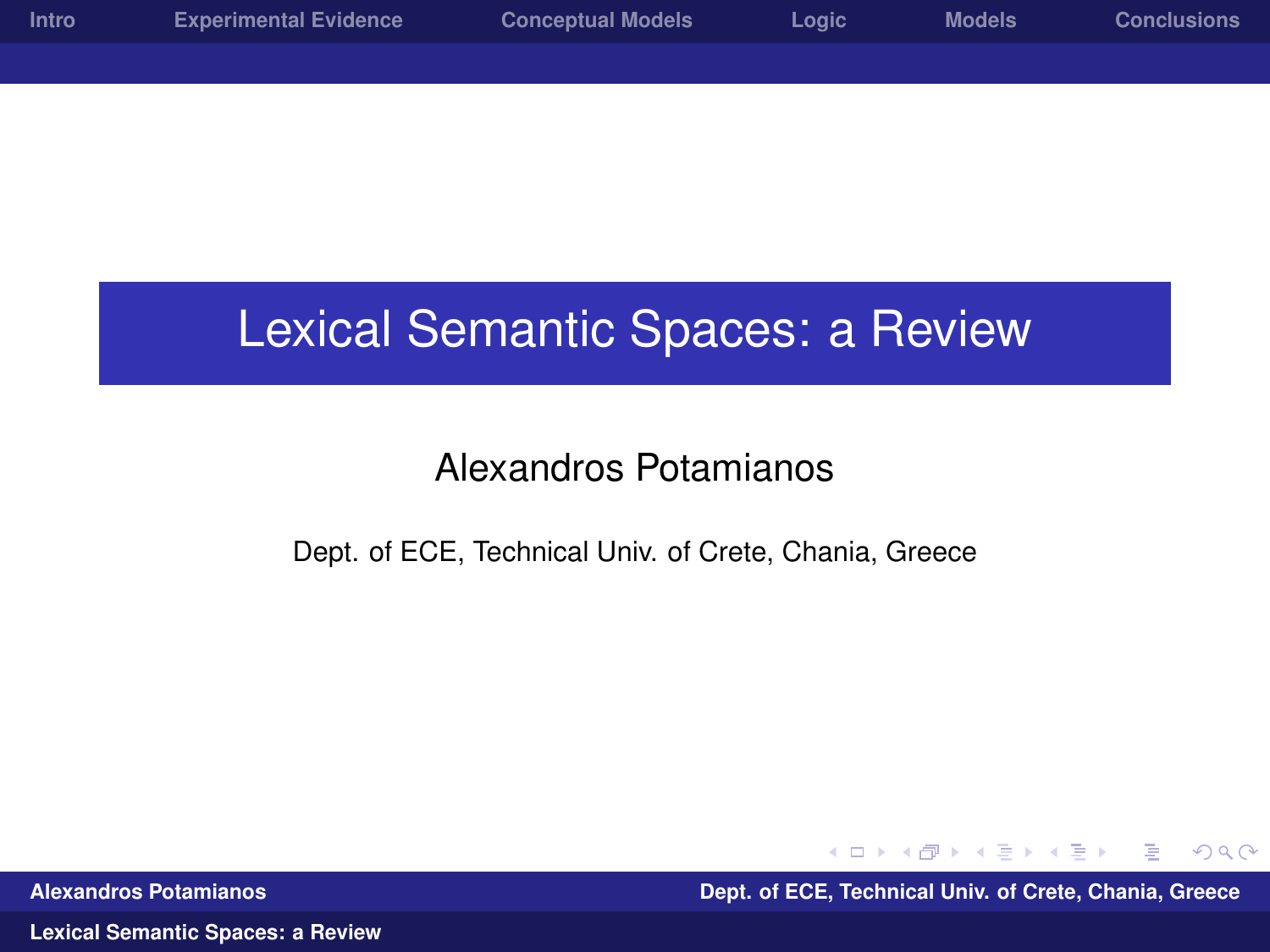- How are words/concepts represented and modeled
	- $\blacksquare$  in the human brain
	- **by machines**
- **Motivation** 
	- Accuracy in classification/recognition tasks (performance)
	- Efficiency: low energy, low storage, high speed
	- Generalization power for rapid learning and inference
- Disciplines involved:
	- **Philosophy**
	- Psychology
	- **Linguistics**
	- **Computer Science: AI, NLP, Machine Learning**
	- Cognitive Science and NeuroCognition

**Alexandros Potamianos Dept. of ECE, Technical Univ. of Crete, Chania, Greece**

<span id="page-1-0"></span>つくへ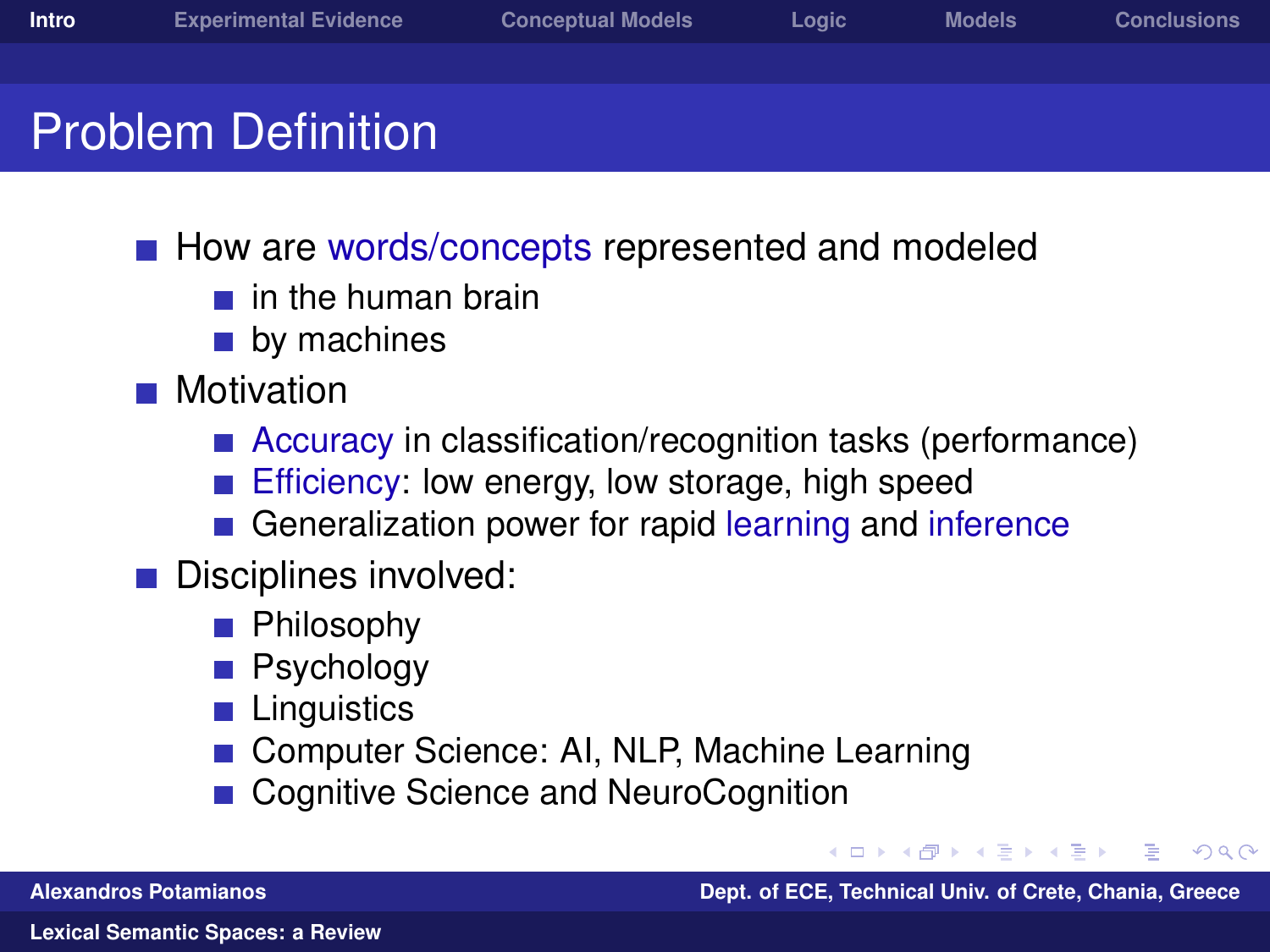## Three Solutions

#### ■ Symbolic

- cognition is a Turing machine
- computation is symbol manipulation  $\mathcal{L}^{\mathcal{A}}$
- rule-based, deterministic (typically)
- **Associationism, especially, connectionism (ANNs)** 
	- $\blacksquare$  brain is a neural network
	- computation is activation/weight propagation
	- example-based, statistical, unstructured (typically)

#### ■ Conceptual

- intermediate between symbolic and connectionist
- concepts are represented as well-behaved (sub-)spaces
- computation tools: similarity, operators, transformations
- hierarchical, semi-structured

つくへ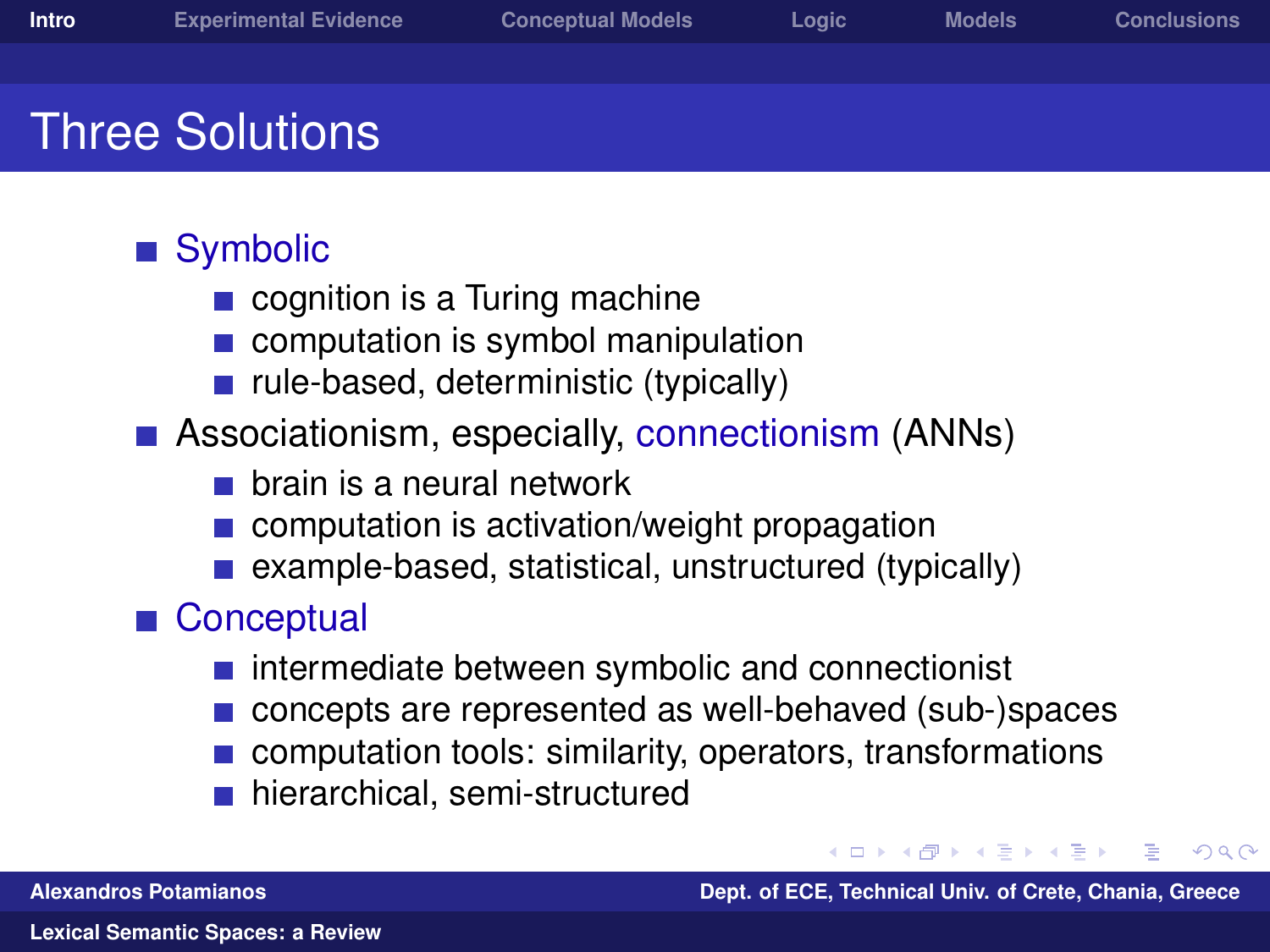- **1** H. Plotkin, *Darwin Machines and the Nature of Knowledge*, Harvard University Press, 1997.
- **2** G. Murphy, *The Big Book of Concepts*, MIT Press, 2002.
- **3** P. Gardenfors, *Conceptual Spaces: the Geometry of Thought*, MIT Press, 2000.
- **4** D. Widdows, *Geometry and Meaning*, CSLI Publications, 2004.
- **5** T. T. Rogers and J. L. McClellan, *Semantic Cognition: A Parallel Distributed Processing Approach*, Bradford Books, 2006.
- **6** J. C. L. Ingram, *Neurolinguistics: An Introduction to Spoken Language Processing and its Disorders*, Cambridge U. Press, 2007.
- **7** Textbooks on NLP, AI, Machine Learning, Cognition, NeuroCognition ...

←ロト ←何ト ←ヨト ←ヨト **Alexandros Potamianos Dept. of ECE, Technical Univ. of Crete, Chania, Greece**

 $\Omega$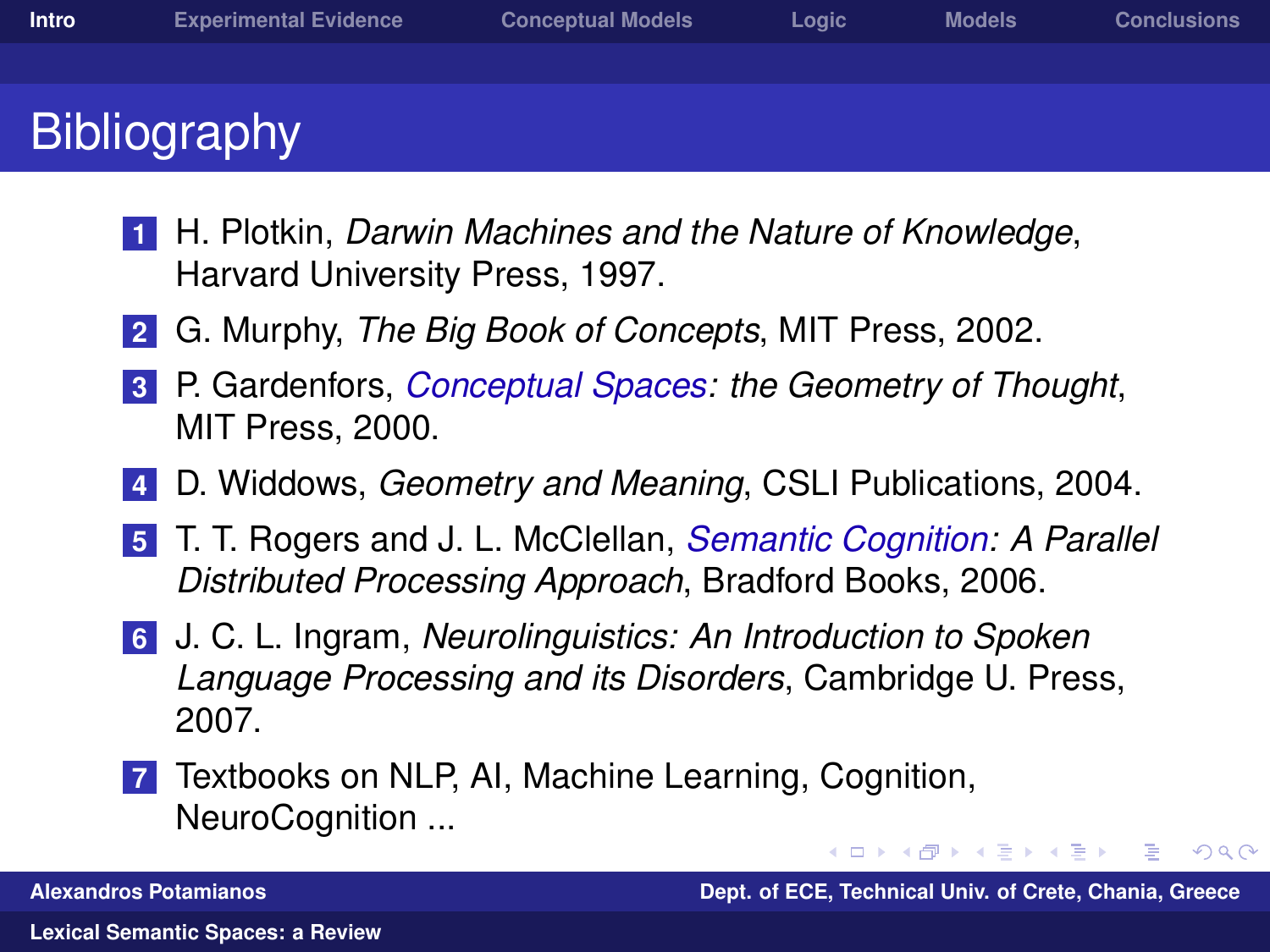### List of Open Questions

- **1** How are concepts, features/properties, categories, actions represented?
- **2** How are concepts, properties, categories, actions combined (compositionally)?
- **3** How are judgements (classification/recognition decisions) achieved?
- **4** How is learning and inference (especially induction) achieved?

Answers should fit evidence by psychology and neurocognition!

←ロ→ ←何→ ←ヨ→ ←ヨ **Alexandros Potamianos Dept. of ECE, Technical Univ. of Crete, Chania, Greece**

 $\Omega$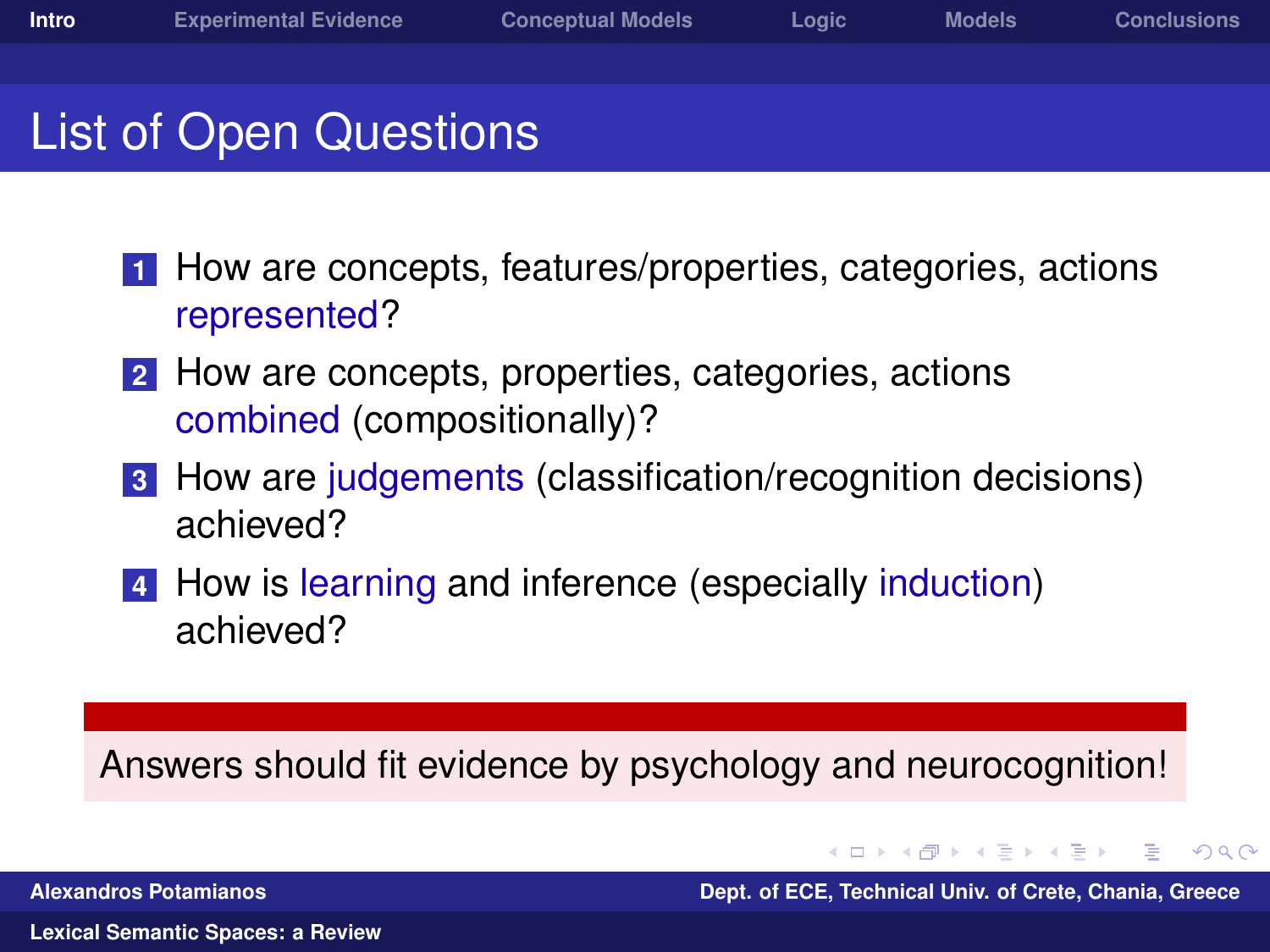$QQ$ 

### Properties of the Three Approaches

| Property             | Symbolic  | Conceptual   | Connectionist |
|----------------------|-----------|--------------|---------------|
| cognitive speed      | very slow | slow         | fast          |
| machine speed        | very fast | pretty fast  | fast          |
| cognitive accuracy   | good      | good         | decent        |
| machine accuracy     | decent    | good         | good          |
| dimensionality       | high      | low          | high          |
| representation       | flat      | hierarchical | distributed   |
|                      |           |              |               |
| interpretability     | excellent | good         | low           |
| determinism          | high      | medium       | low           |
| reasoning (all data) | good      | good         | decent        |
| compositionality     | good      | good         | decent        |

∋⇒ **Alexandros Potamianos Dept. of ECE, Technical Univ. of Crete, Chania, Greece**

€ □ >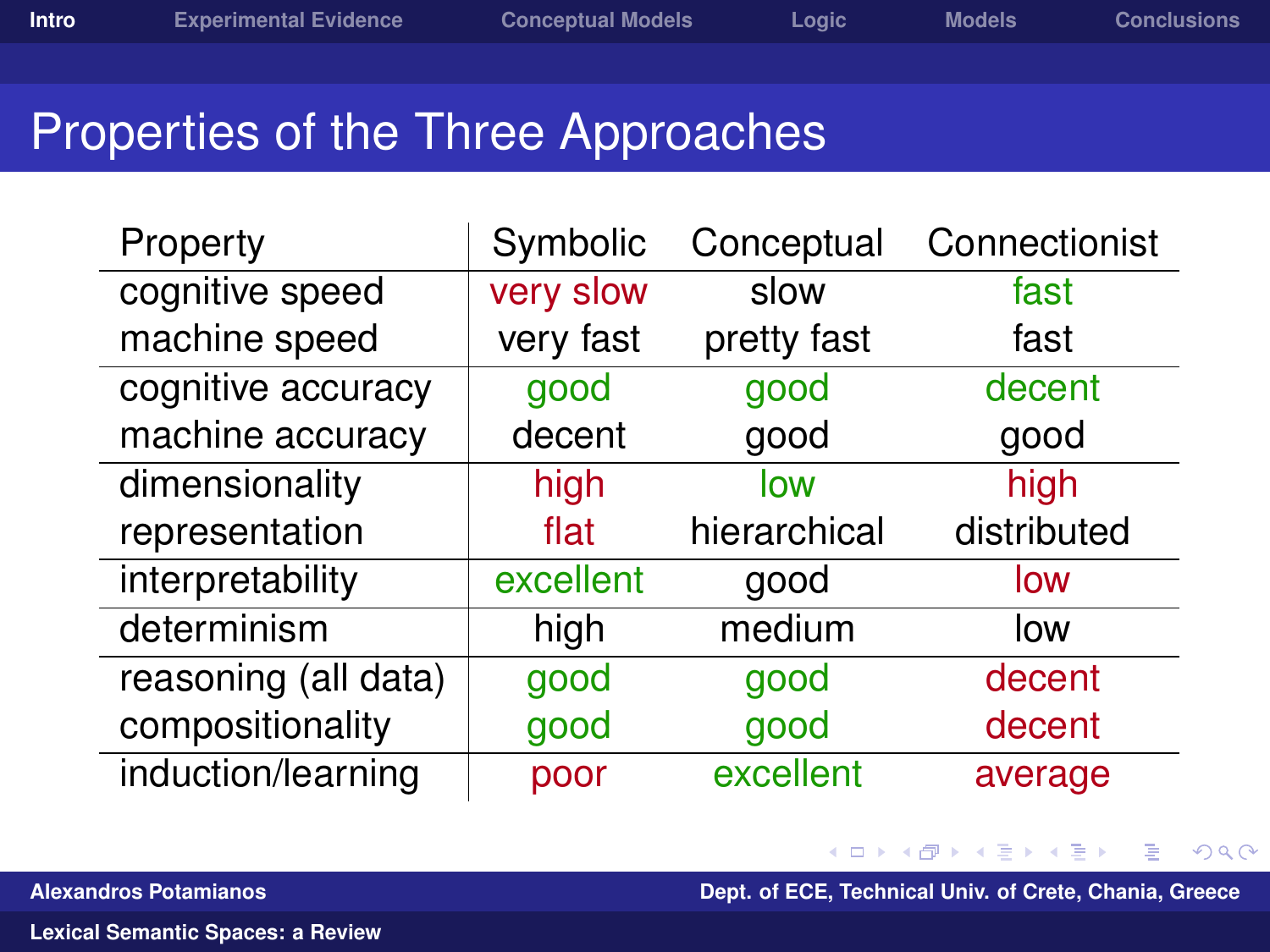- Symbolic
	- Good for high-level cognitive computations (math)
	- Poor generalization power
	- Too expensive and slow for most cognitive purposes
- Conceptual
	- Excellent generalization power (intuition, physics)
	- Good for induction and learning; geometric properties (hierarchy, low dim., convex) guarantee quick convergence
	- Properties and actions defined as operators/translations
	- Still too slow for some survival-dependent decisions
- Connectionist (machine learning)
	- General-purpose, extremely fast and decently accurate
	- Computational sort-cuts create cognitive biases
	- Poor generalizability power due to high dimensionality and lack of crisp semantic representation

 $\Omega$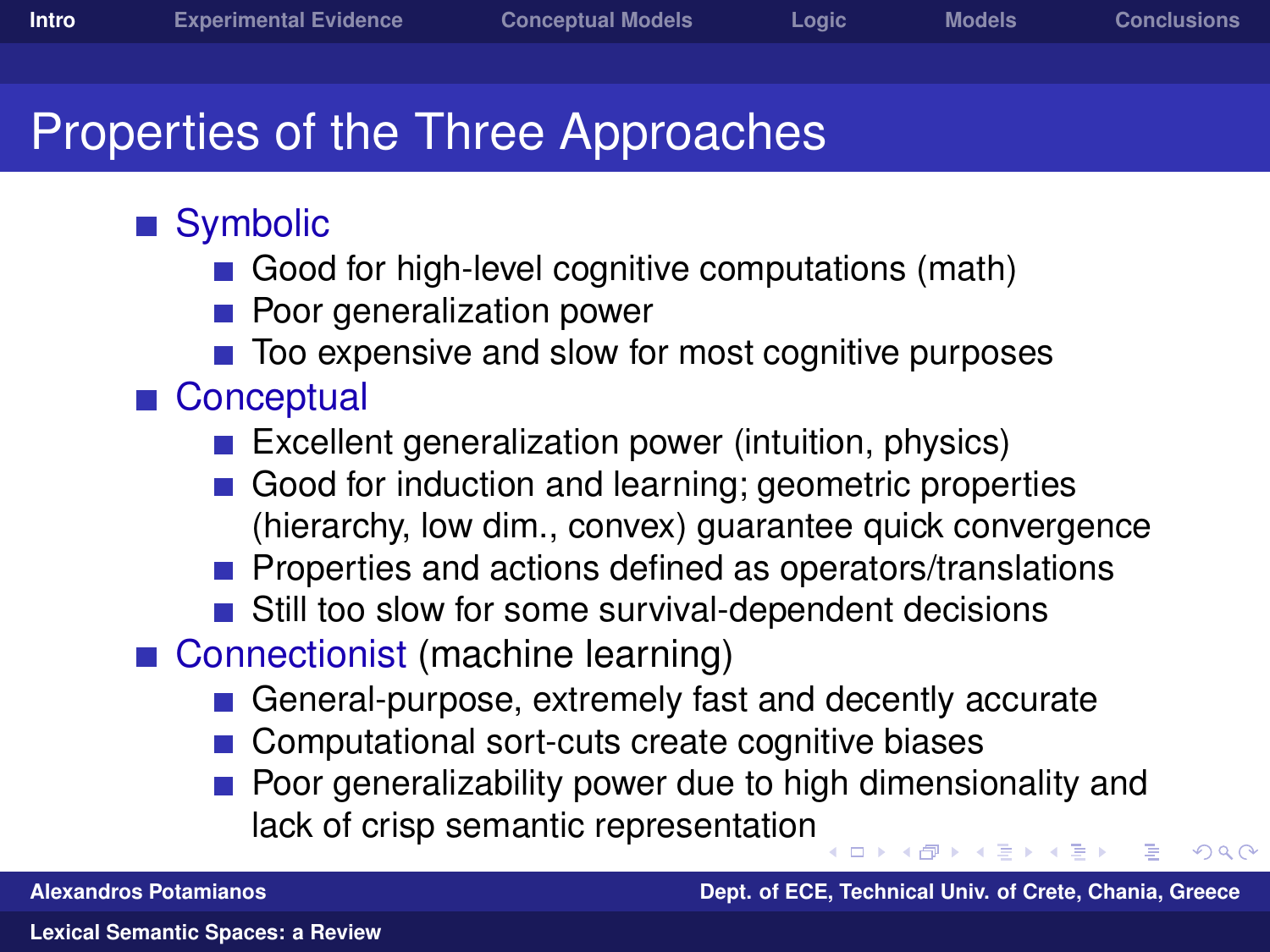- - Words and words senses
	- Concepts: nonlinguistic cognitive constructs
	- Categories, basic categories, superordinates
		- **Informativeness and distinctiveness (differentiation theory)**
	- Domains, e.g., color
	- Functional role of parts-of-speech
		- Concepts typically represented by nouns
		- Properties typically represented by adjectives
		- Dynamic concepts represented by verbs
	- Compositional semantics
		- $\blacksquare$  Noun compounds (NN) and extensional analysis
		- Adjective-noun compounds (AN) and modifiers

<span id="page-7-0"></span>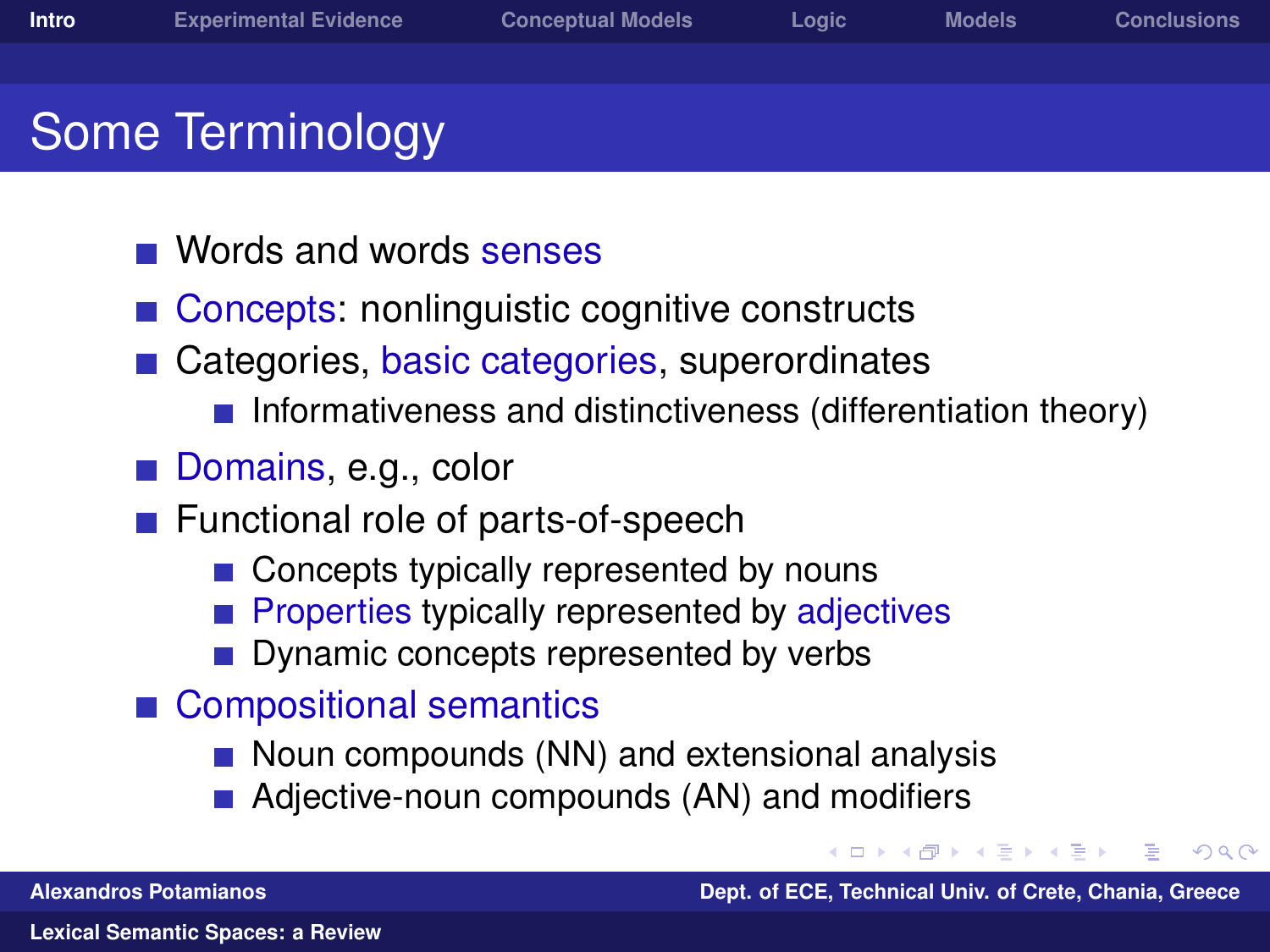- Experimental Data I
	- **Priming, associations and similarity**
	- Evidence for cognitive mappings to low dim spaces
	- Typicality effects
	- Basic categories, hierarchical cognitive organization
	- Categorical neurons (neurocognition)
	- Similarity (Tversky et al)
		- **Asymmetry in lexical similarity, e.g., Athens, NYC**
		- Triangular inequality violation for similarity, esp. between classes and words
	- Concept Learning
		- Category learning is 1-D
		- Prior knowledge does not impede statistical learning
		- Easier to learn conjunctive than disj[unc](#page-7-0)t[iv](#page-9-0)[e](#page-7-0) [ca](#page-8-0)[t](#page-9-0)[e](#page-7-0)[g](#page-8-0)[o](#page-10-0)[ri](#page-11-0)[e](#page-7-0)[s](#page-8-0)

<span id="page-8-0"></span>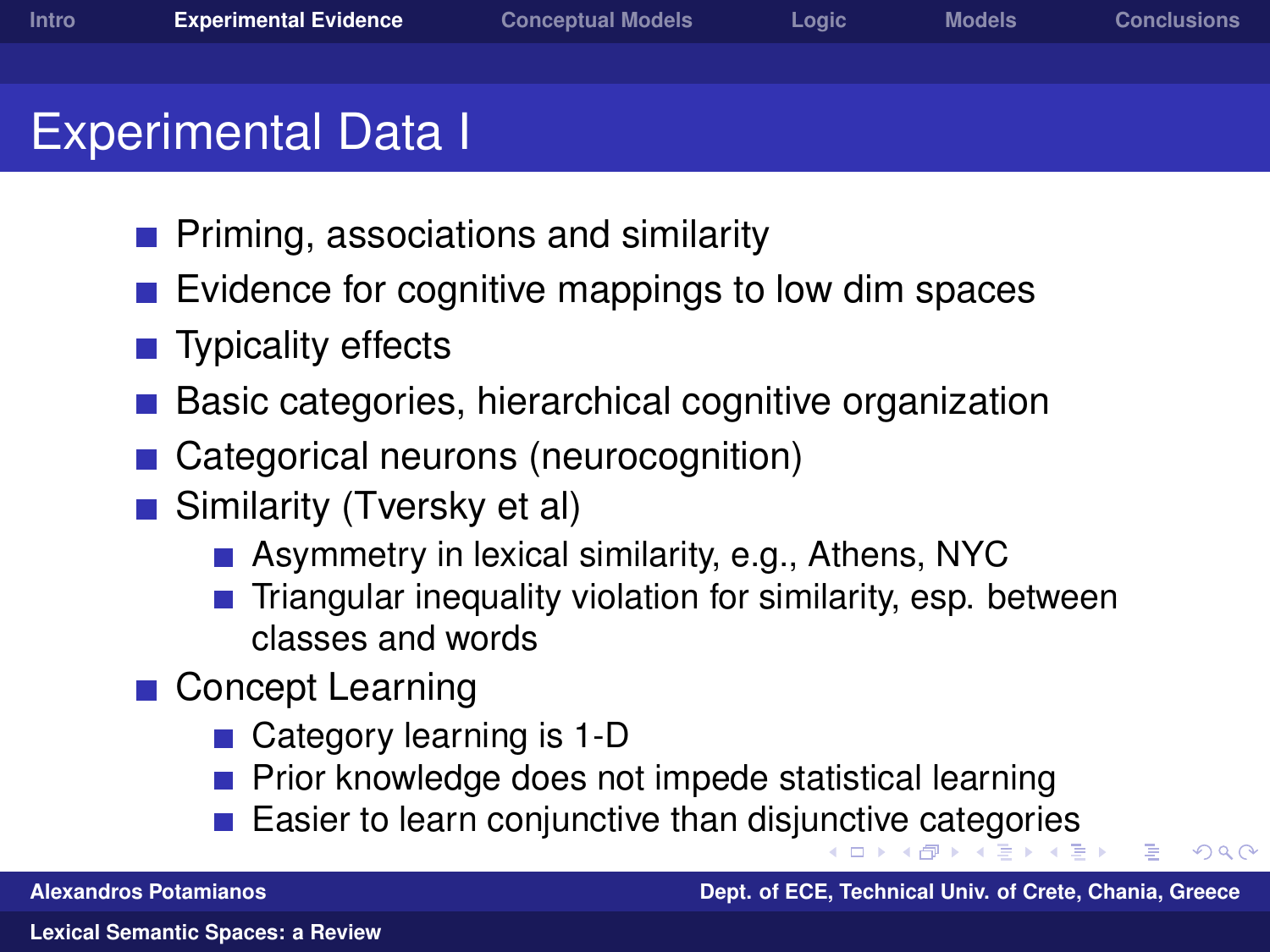#### **Experimental Data II**

■ Category Induction (Ripp 1973, Osherson et al 1990)

- ${A \text{ has } p} \Rightarrow {B \text{ has } p}$  conditioned on category *C*
- depends on *sim*(*A*, *B*)
- depends on typicality of *A* in *C* and diversity of *A* in *C*
- second property develops between ages 5 and 8
- adding more evidence  $\{D \text{ has } p\}$  helps induction
- but use *span*(A, D) rather than  $A \bigcup D$
- inclusion fallacy (Tversky and Kahneman)
- Only a single word sense (category/domain) used in inductions
- Role of syntax/morphology in lexical/concept acquisition

**K 何 ▶ ス ヨ ▶ ス ヨ** 

<span id="page-9-0"></span> $\Omega$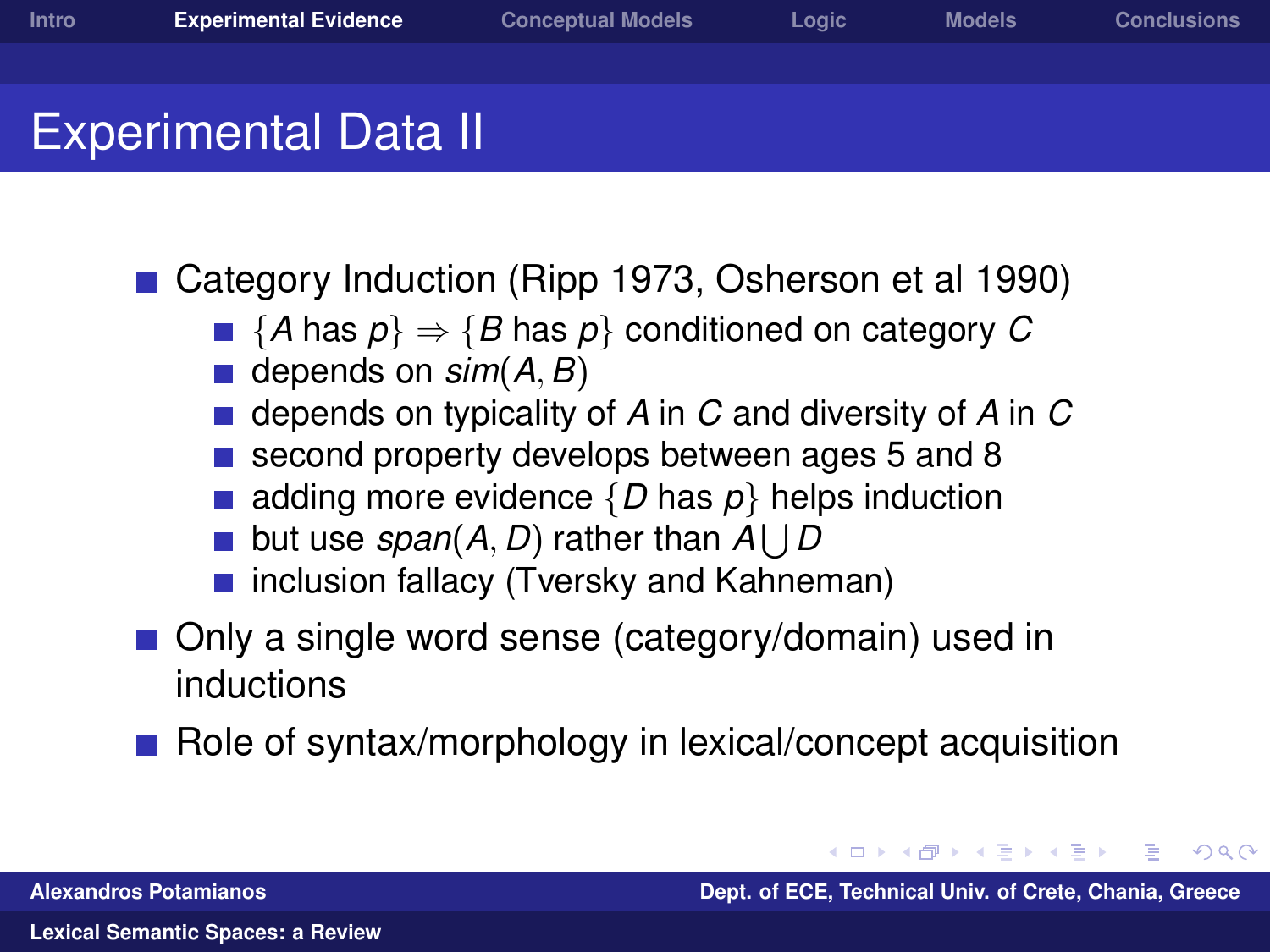#### **■ Children**

- can learn word meaning (approx.) from 2-3 examples!
- posses similar cognitive mechanism for category learning and usage as adults
- conceptual spaces exist but less developed
- basic categories exist but might by superordinates to begin with
- $\blacksquare$  Taxonomic bias
	- When name is given tendency to use categorical criteria
- Compositionality
	- People often overextend meaning to find appropriate meaning of noun compounds

....

**Alexandros Potamianos Dept. of ECE, Technical Univ. of Crete, Chania, Greece**

<span id="page-10-0"></span> $209$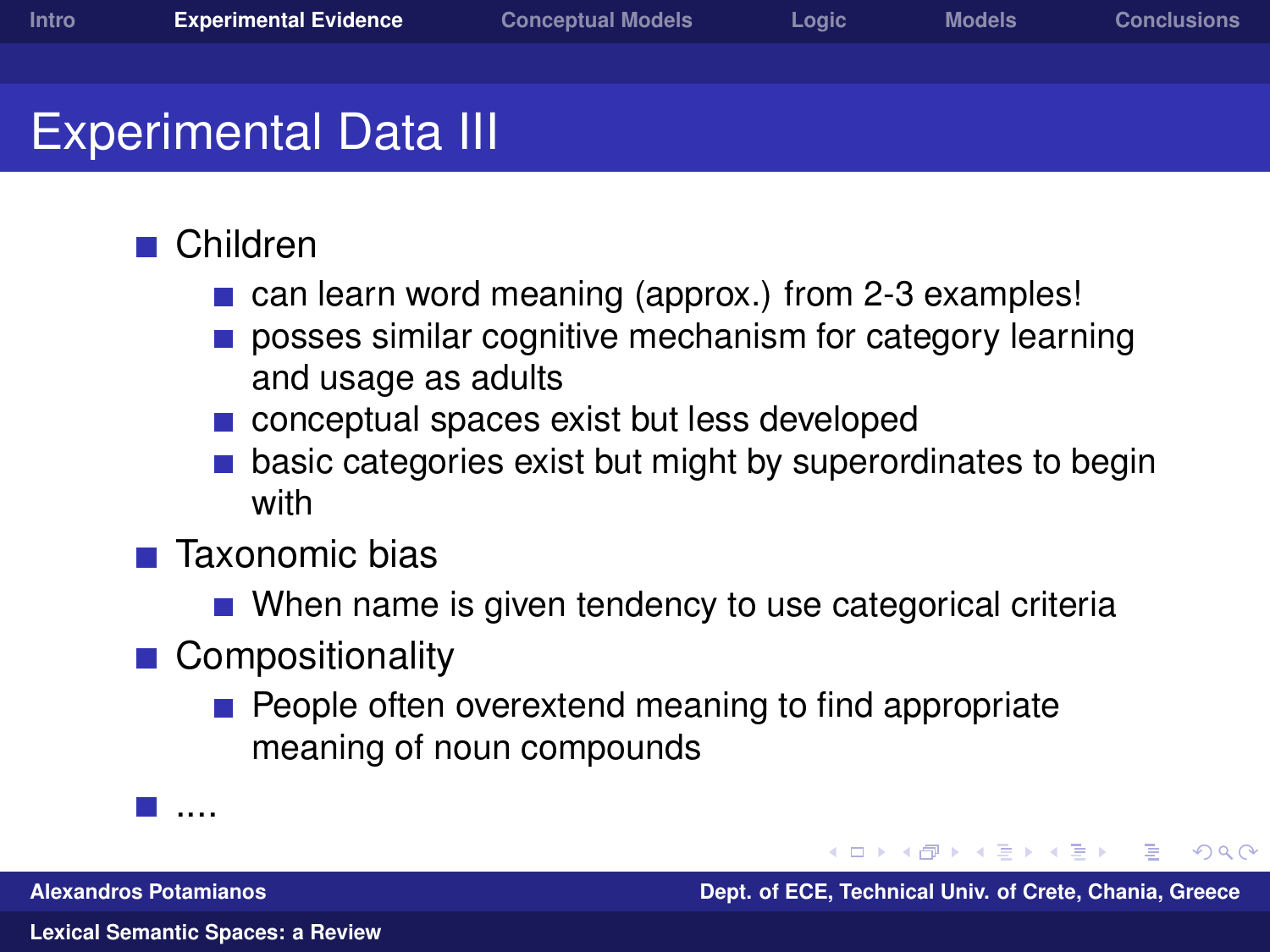## Conceptual Spaces: Models from Psychology

- Classical approach
	- Concept are defined by dictionary entries
	- Represented by features  $\sim$
	- **Logic (boolean conditions) define combination of features**
- $\blacksquare$  Prototype theory
	- Extension of classical approach
	- Motivated by typicality of some class members
	- Prototype defined as a weighted combination of features
- $\blacksquare$  Exemplar theory
	- **Motivated by priming**
	- Class is defined by a list of examples
- Theory-theory
- Knowledge-based approach

<span id="page-11-0"></span> $209$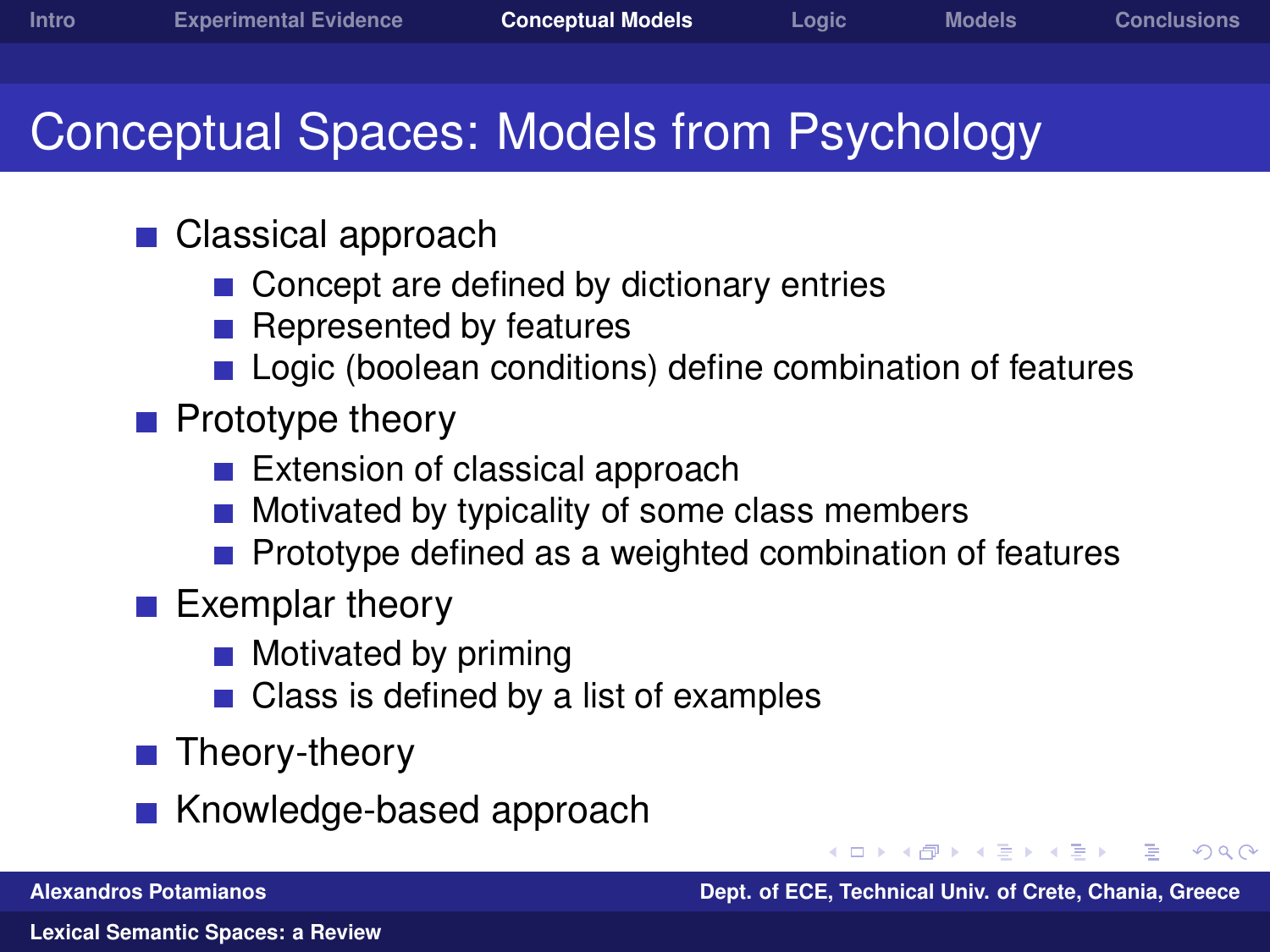## Conceptual Spaces to Metric Spaces

- $\blacksquare$  Intro to lexical similarity features and metrics
- Method 1 (Low dim. metric spaces):
	- **1** start from similarities or co-occurrence counts
	- **2** perform multidimensional scaling
- **Method 2 (Vector Space Models, LSA):** 
	- **1** define vector space model of features or co-occurrences
	- **2** perform PCA to go down to 200-300 dimensions
- Some examples:
	- Osgood 1957: from similarity to affective spaces
	- Method 1 makes sense for small homogeneous domains, e.g., mammals
	- Method 2 provides good results for synonymy and other tasks

**Alexandros Potamianos Dept. of ECE, Technical Univ. of Crete, Chania, Greece**

**A BA A B** 

<span id="page-12-0"></span> $\Omega$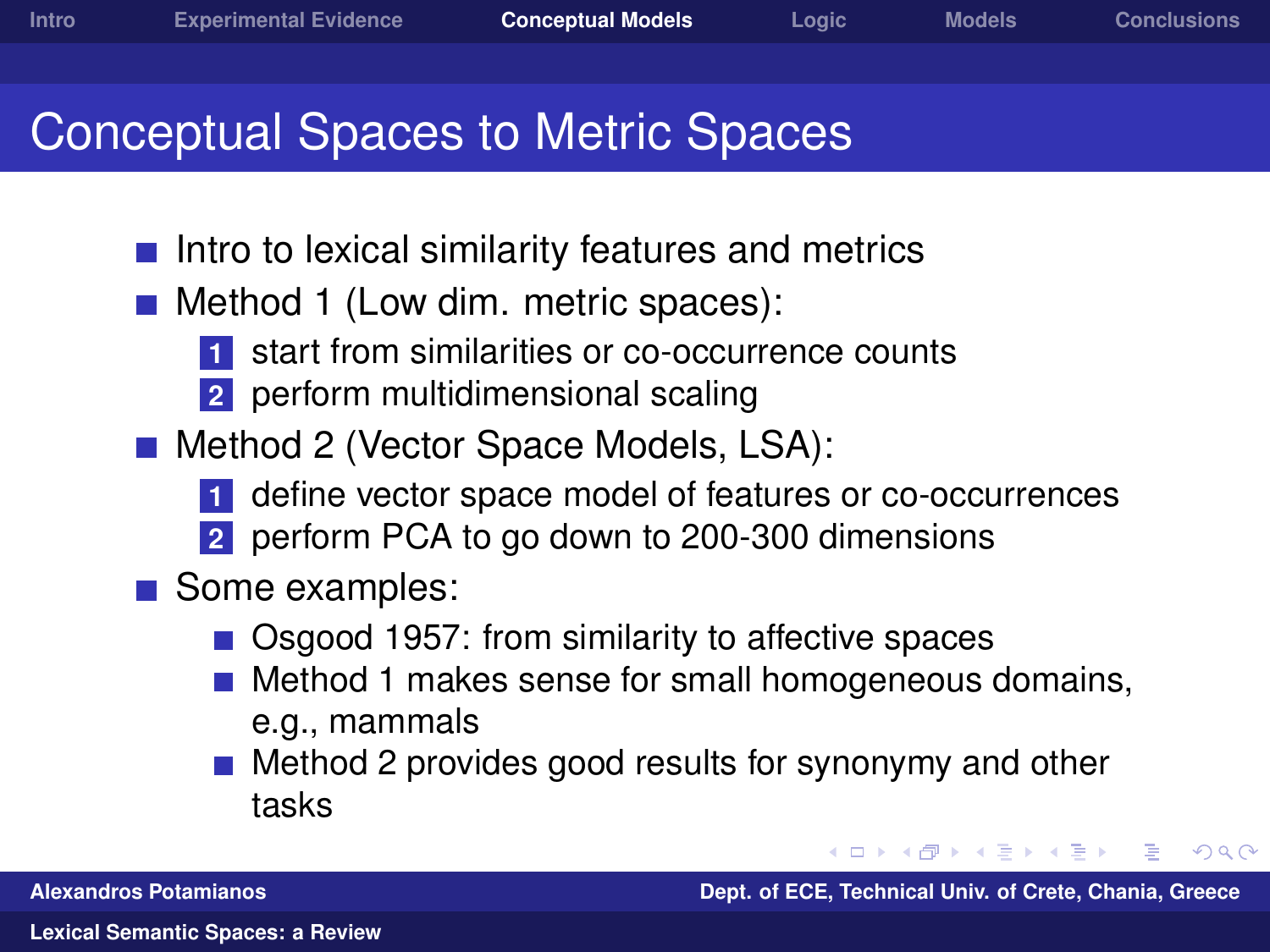$209$ 

## The Math behind the Models

#### **Logic**

- $\sim$ Boolean logic
- (First-order) predicate calculus and  $\lambda$ –calculus
- **Quantum logic**
- Non-monotonic logic
- Statistical logic
- **Models** 
	- Set theory
	- Metric spaces
		- Vector space models
	- Lattices and formal concept analysis
	- Graphical models
	- **Neural networks** 
		- Topology constrained Kohonen's maps
		- Harmonicity functions and attractor[s](#page-12-0)  $\mathbf{r}$

**Alexandros Potamianos Dept. of ECE, Technical Univ. of Crete, Chania, Greece**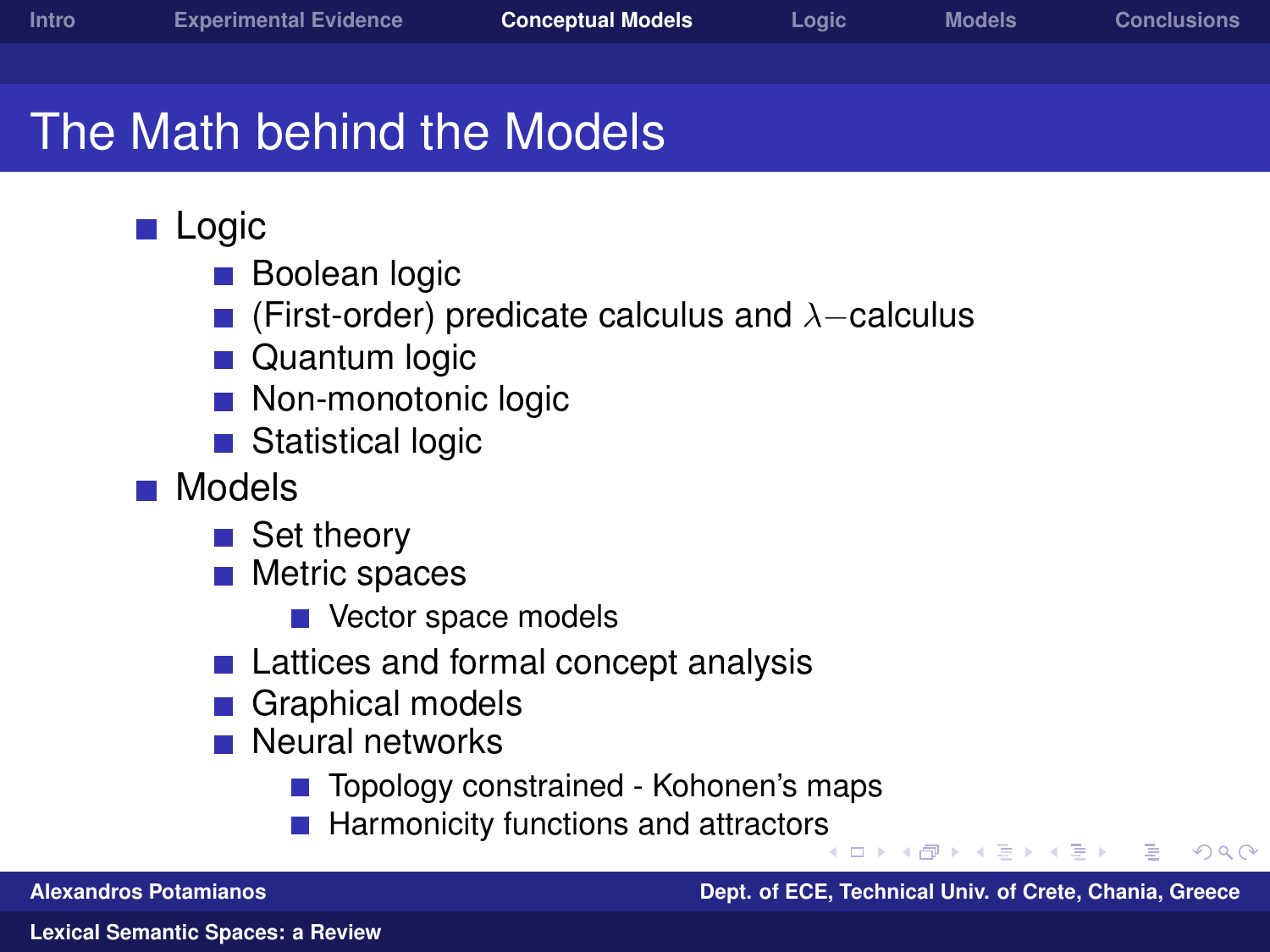## Sets and Boolean Logic

| Set Theory                            |                | Boolean Algebra                |                  |  |
|---------------------------------------|----------------|--------------------------------|------------------|--|
| Membership                            | $x \in A$      | Predicate                      | $p(x \in A) = 1$ |  |
| Complement                            | $\overline{A}$ | Negation                       | NOT A            |  |
| $\bar{A} = \{x : x \notin A\}$        |                | $1-p(x \in A) = p(x \notin A)$ |                  |  |
| Intersection                          | $A \cap B$     | Conjunction                    | $A$ AND $B$      |  |
| $A \cap B = \{x : x \in A, x \in B\}$ |                | $p(x \in A).p(x \in B)$        |                  |  |
| Union                                 | $A \cup B$     | Disjunction                    | $A$ OR $B$       |  |

e.g.,  $x \cap x = x$  is equivalent to  $x^2 = x$  (idempotency)

- probabilistic generalization of boolean algebra, e.g.,
	- max-plus algebra, tropical semi-rings
- <span id="page-14-0"></span> $\blacksquare$  implement using finite-state machines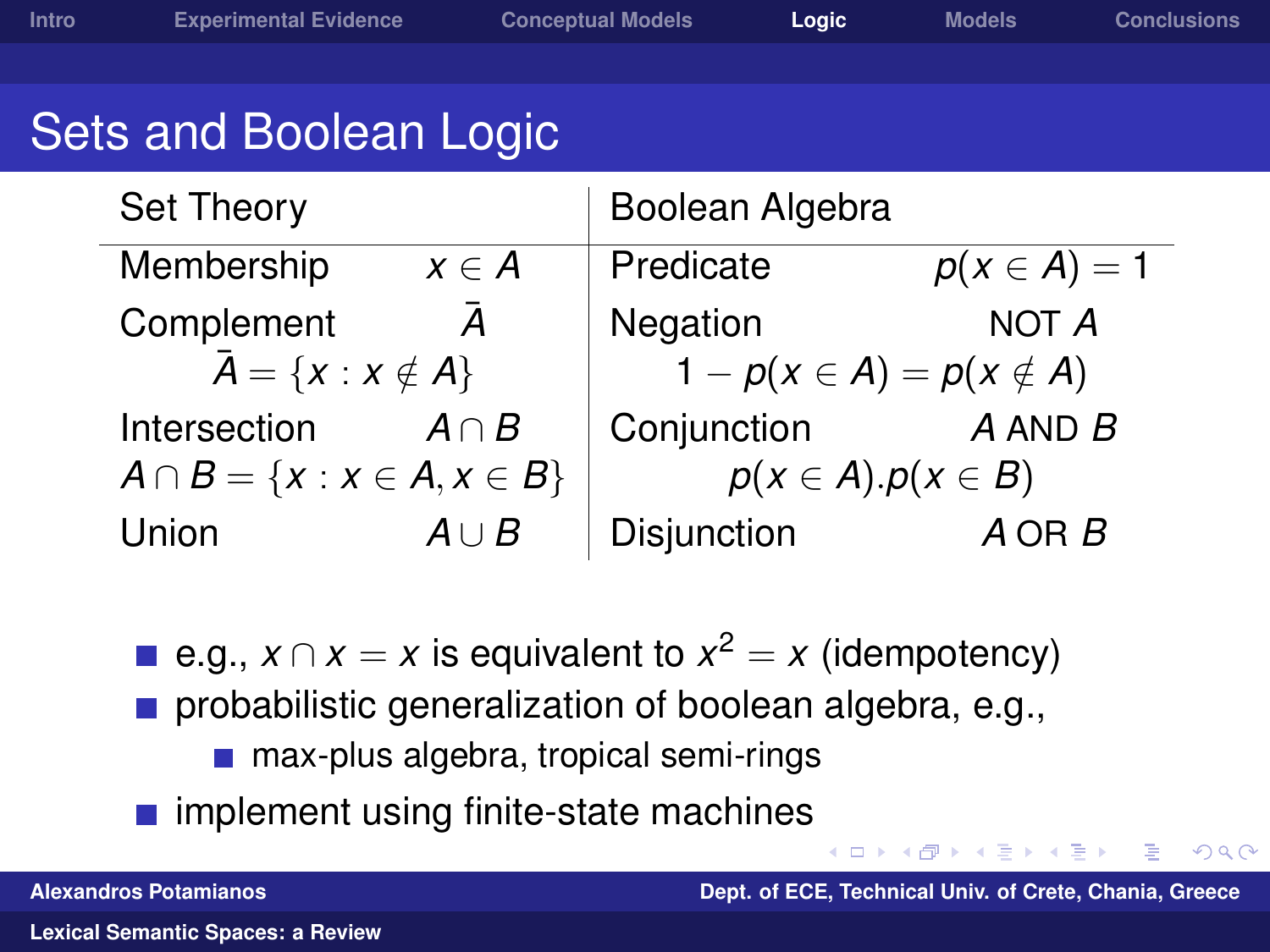### First-Order Predicate Calculus

- Augment predicate logic with quantification, i.e., ∀, ∃
- Reasoning about properties shared by many objects
	- use variables *a*, e.g., ∀*a*(Horse(*a*) → Mammal(*a*))
- (Most) sentences can be interpreted using FOPC
	- **■** e.g.,  $\exists x (Person(x) \land \forall y (Time(y) \rightarrow Canfool(x, y)))$
	- cannot account for beliefs or opinions (higher-order logic)
- $\blacksquare$   $\lambda$  calculus [Jurafsky and Martin, NLP]
	- **E** express computation via variable binding and substitution
	- lexical rules augmented with semantics
	- verb rules acting on noun phrases ( $\lambda$  variables)
- $\blacksquare$  Inference
	- excellent for deduction
	- poor at induction

**Alexandros Potamianos Dept. of ECE, Technical Univ. of Crete, Chania, Greece**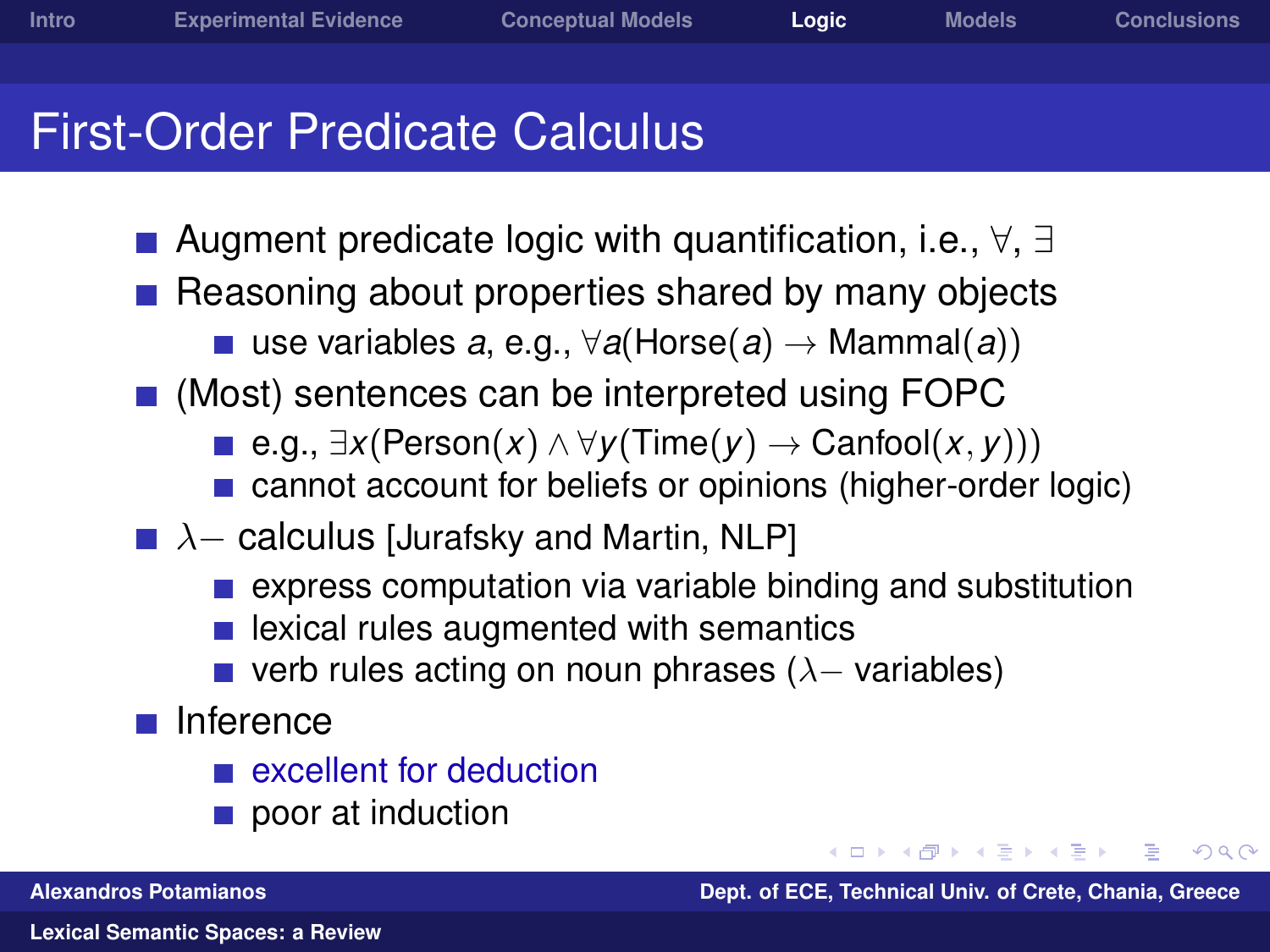$\Omega$ 

## Alternative Logic Systems I

- **Fuzzy logic, many valued logic**
- **Quantum logic** 
	- **■** failure of the distributive law  $p \wedge (q \vee r) = (p \wedge q) \vee (p \wedge r)$
	- projections on a Hilbert space propositions about physical observables [John von Neumann]
	- vector space representation: if  $p(x \in A)$ ,  $q(x \in B)$ , then  $p \lor q = \text{prop}(x \in \text{span}\{\text{base}\{A\},\text{base}\{B\}\})$

Non-monotonic logic, e.g., inheritance nets [Touretsky 1986]

- Monotonicity: if *p* can be inferred on *S* it can also be inferred on a superset of *S*
- Cognitive logic non-monotonic, e.g., property generalization from a category to an atypical example (bird to chicken)

←ロ→ ←何→ ←ヨ→ ←ヨ **Alexandros Potamianos Dept. of ECE, Technical Univ. of Crete, Chania, Greece**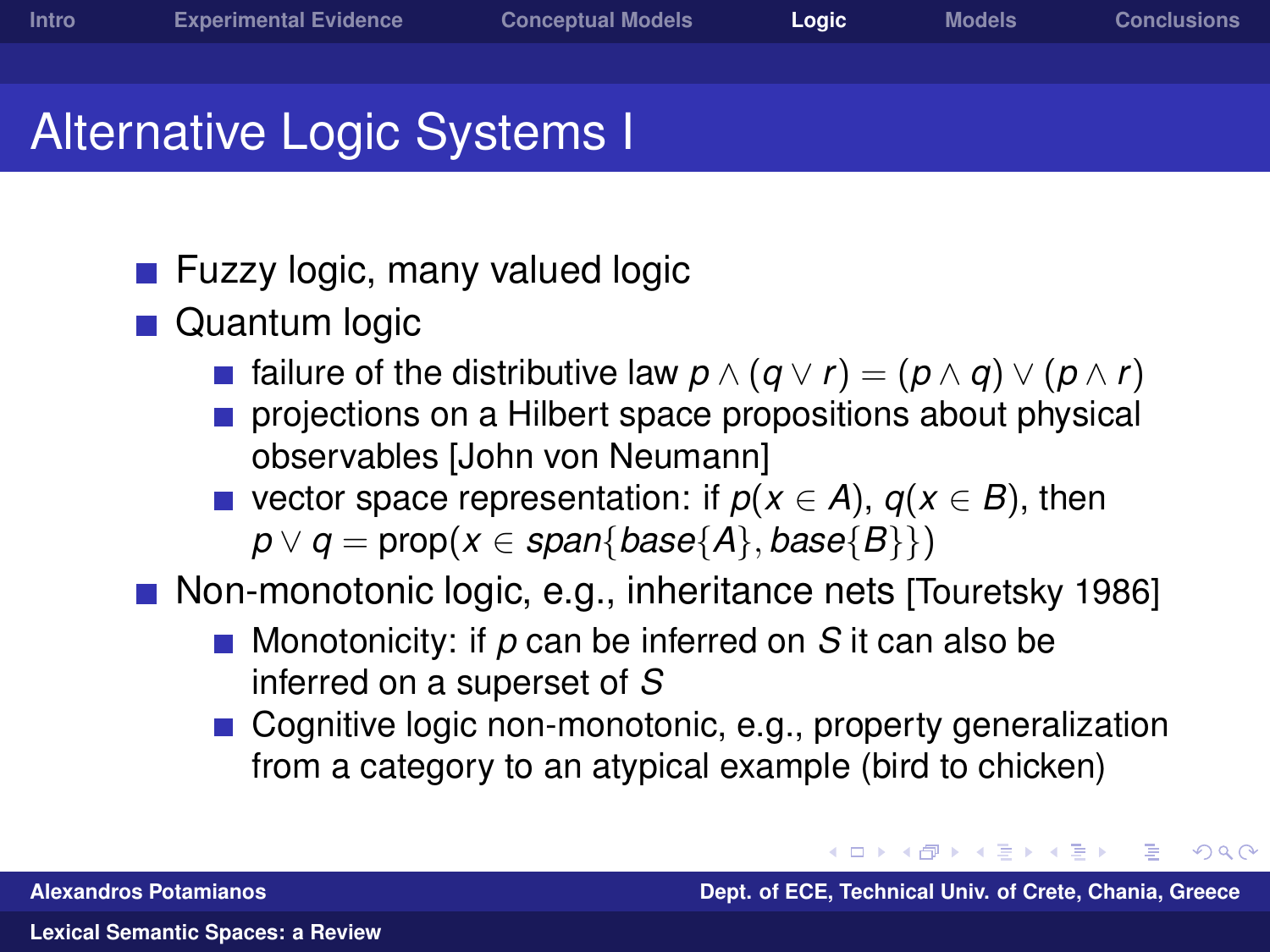## Alternative Logic Systems II

#### ■ Statistical logic

- define harmonicity function on neural nets
- energy minimization provides attractors
- achieve inference by using attractor space (low dim.)
- can emulate boolean logic, FOPCs
- Structured neural nets
	- topological constraints, e.g., Kohonen maps
	- deep neural nets, e.g., Google brain
		- trains layers sequentially (evidence from neurocognition)
		- alternating layers of correlational and max pooling
		- see <http://deeplearning.net/reading-list/>

**Alexandros Potamianos Dept. of ECE, Technical Univ. of Crete, Chania, Greece**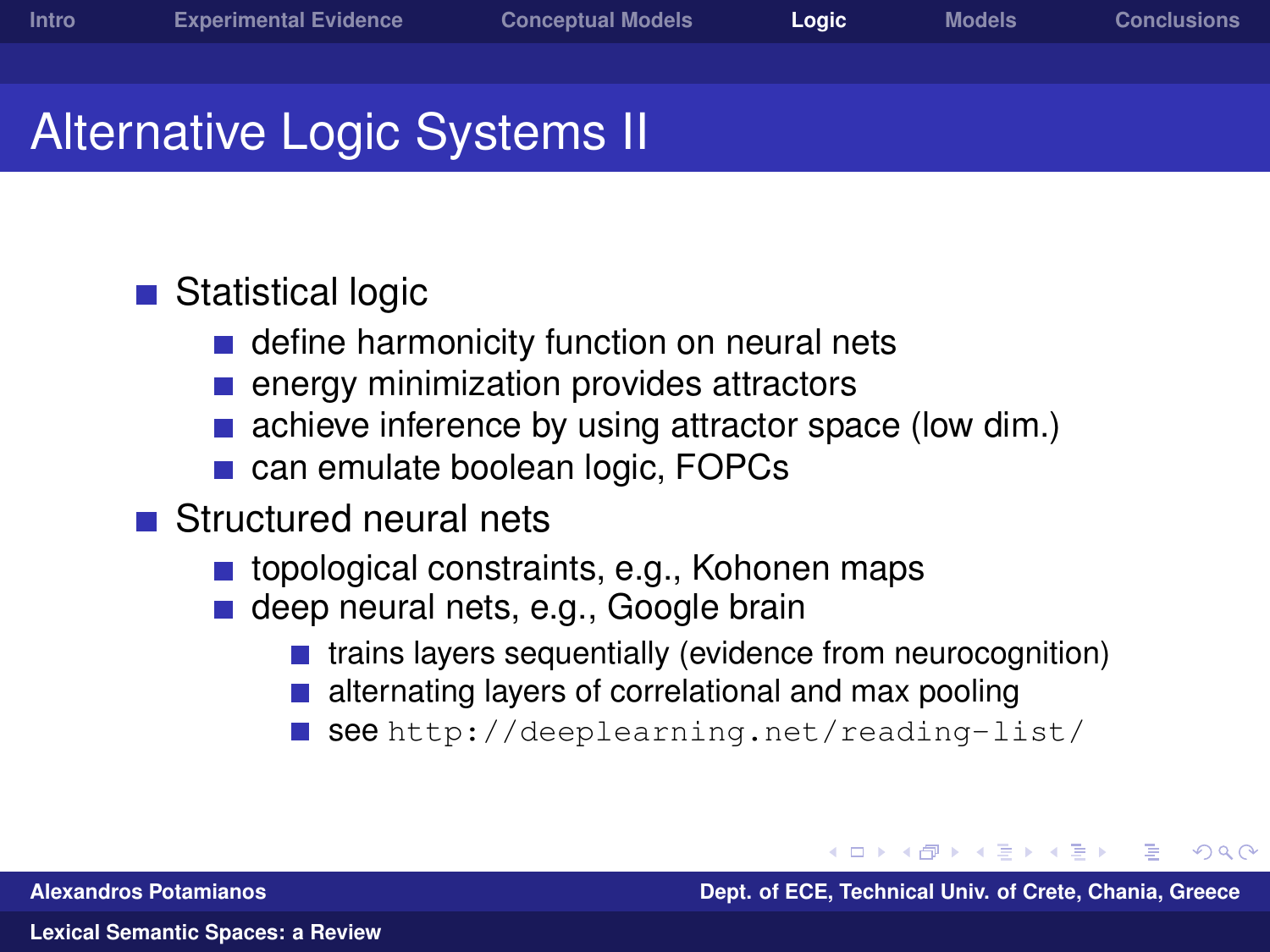- Geometric properties of equidistance and betweenness can be extended to form metric spaces
- **Metric spaces are sets with a distance function**  $d(.,.)$  **that** is real-valued, nonnegative and

$$
d(x,y)=0 \Leftrightarrow x=y
$$

$$
2 \, d(x,y) = d(y,x)
$$

$$
3 \mid d(x,y) \leq d(x,z) + d(z,y)
$$

 $\blacksquare$  Triangle inequality implies convergence, e.g.,

- any convergent sequence in a metric space is a Cauchy sequence
- **Relax conditions 1-3:** 
	- **1** pseudo-metrics, e.g., 2-D Euclidean distance in 3-D space
	- **2** quasi-metrics, e.g., time-travel on map
	- **3** semi-metrics, e.g., ultra-metrics (max), ρ–relaxed triangle inequality

**Alexandros Potamianos Dept. of ECE, Technical Univ. of Crete, Chania, Greece**

<span id="page-18-0"></span> $\Omega$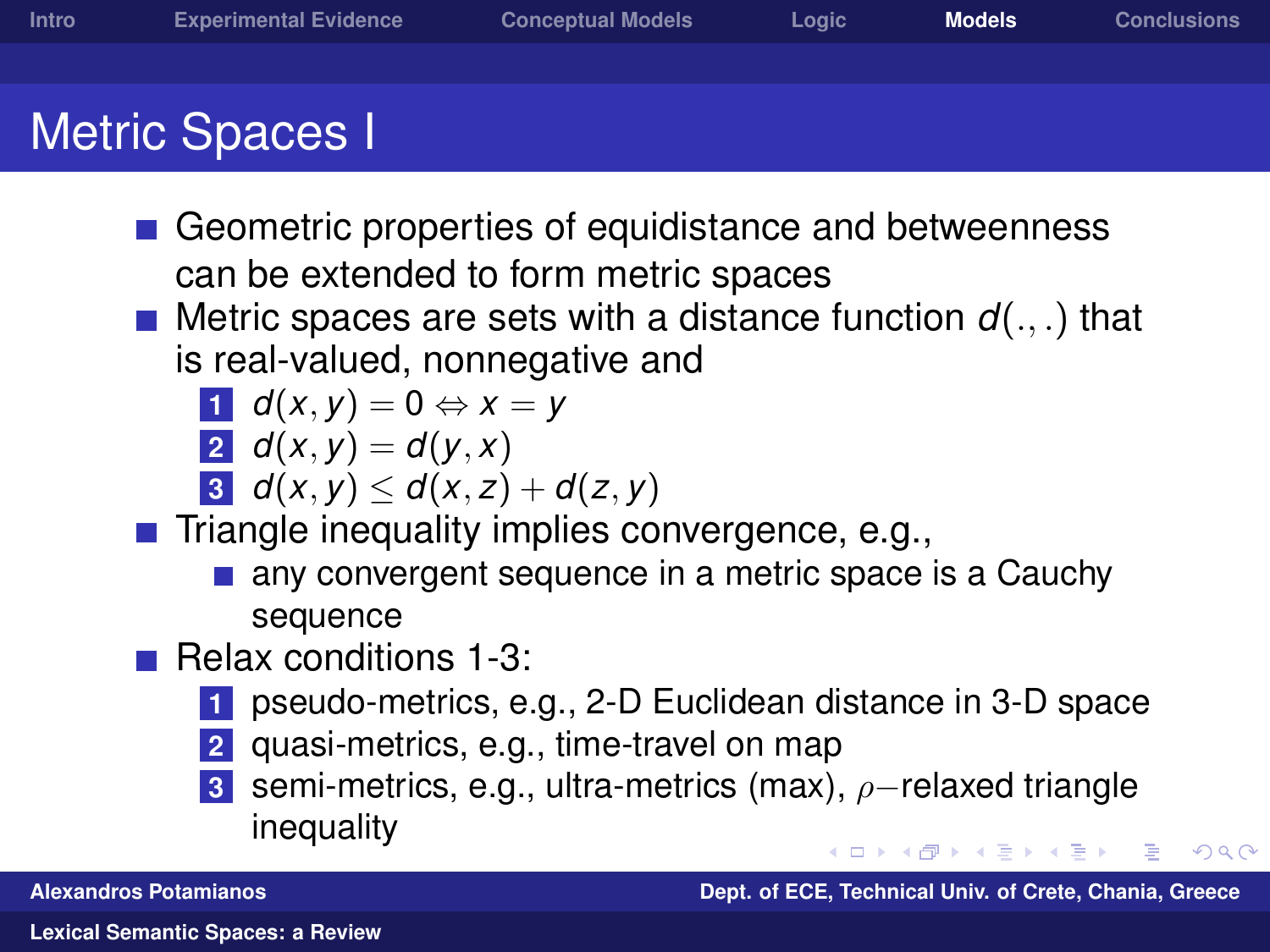$209$ 

## Metric Spaces II

#### Extension to normed spaces  $\Vert . \Vert$

- Vector spaces
- *d*( $ax + b$ ,  $ay + b$ ) =  $ad(x, y)$ ,  $a, b \in \mathbb{R}$ , then:
- *d*(*x*, *y*) =  $\|$ *x* − *y* $\|$
- Minkowski distances, i.e.,  $d(x, y) = (\sum_i |\xi_i \eta_i|^p)^{1/p}$
- **All norms give equivalent topologies**
- Bounded linear operators are matrices in finite dimensions
- Balls are convex
- Projections of points onto subspaces are convex regions

**Alexandros Potamianos Dept. of ECE, Technical Univ. of Crete, Chania, Greece**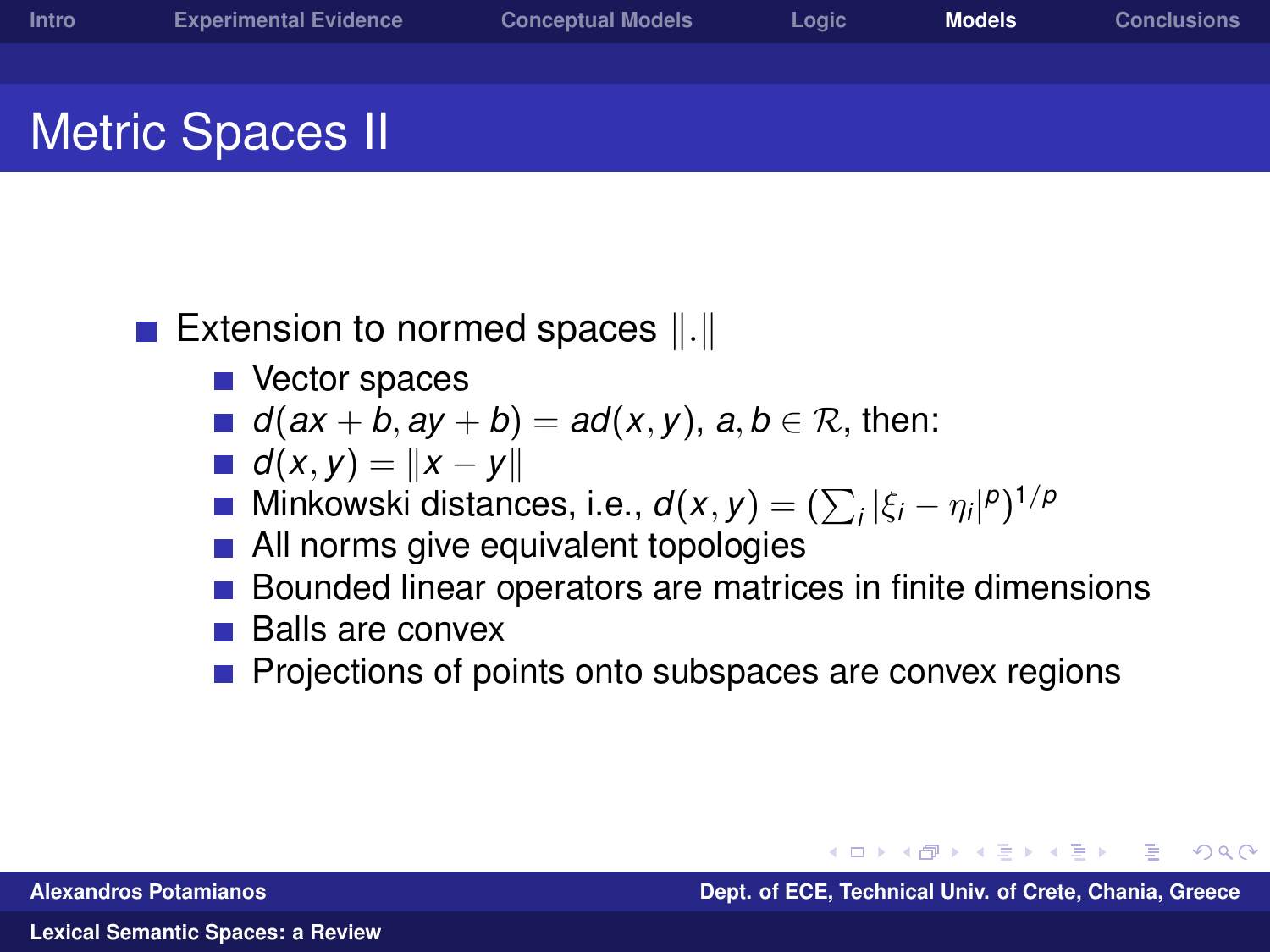Extension to inner product spaces  $\langle \ldots \rangle$ 

- $\blacksquare$  < ... > linear in 1st argument and conjugate linear in 2nd
- $||x + y||^2 + ||x y||^2 = 2||x||^2 + 2||y||^2$ , then:
- *d*(0, *x*) = ||*x*|| = < *x*, *x* ><sup>1/2</sup>
- **Euclidean distance**
- Orthogonality, orthogonal complement, orthonormal sets
- Riesz representation of linear bounded functionals
- Projections of points onto subspaces are unique (points)
- Critique of vector and inner product spaces
	- $\blacksquare$  Orthogonality is defined as  $\langle x, y \rangle = 0$
	- Also  $d(x, y) = ^{1/2} = (\|x\|^2 + \|y\|^2)^{1/2}$
	- **Most words/concepts are far away, i.e., orthogonal**
	- Thus these spaces inherently high-dimensional!!!

つくへ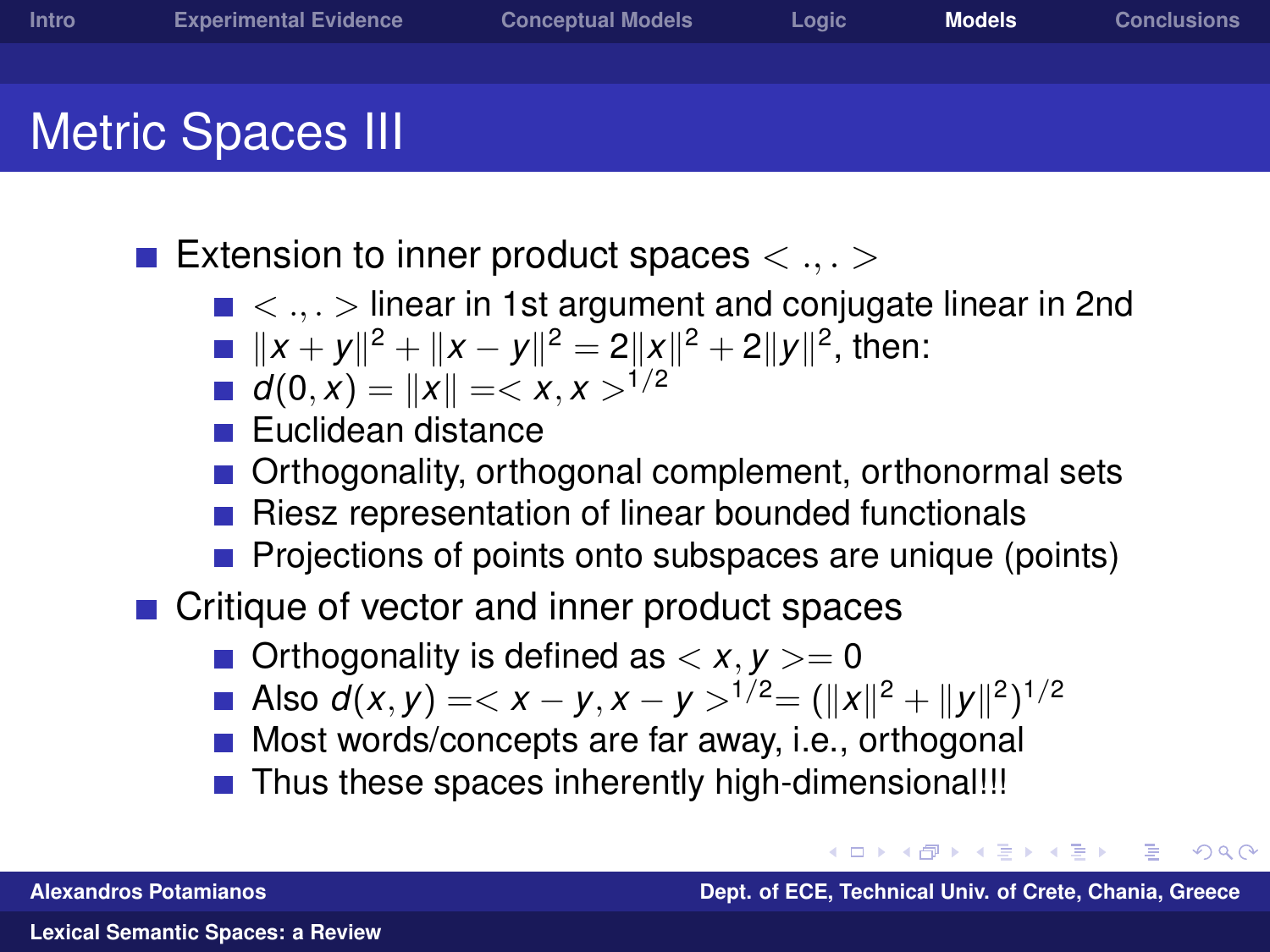## Vector Spaces and Boolean Logic

- Extended Boolean logic in information retrieval
- Negation
	- Belongs in  $span\{{\vec a},{\vec b}\},$  i.e.,  ${\vec a}$  NOT  ${\vec b}={\vec a}-\lambda {\vec b}$
	- Orthogonal to  $\vec{b}$ , i.e.,  $< \vec{a}$  NOT  $\vec{b}$ ,  $\vec{b} >= 0$

**thus** 
$$
\lambda = \frac{\langle \vec{a}, \vec{b} \rangle}{\| \vec{b} \|^2}
$$

- Conjunction (AND) of subspaces
	- $\blacksquare$  Intersection of subspaces (still a subspace)
- Disjunction (OR) of subspaces
	- Union of subspaces (not a subspace!)
	- Span of their union which is a subspace (a better option)!

**Alexandros Potamianos Dept. of ECE, Technical Univ. of Crete, Chania, Greece**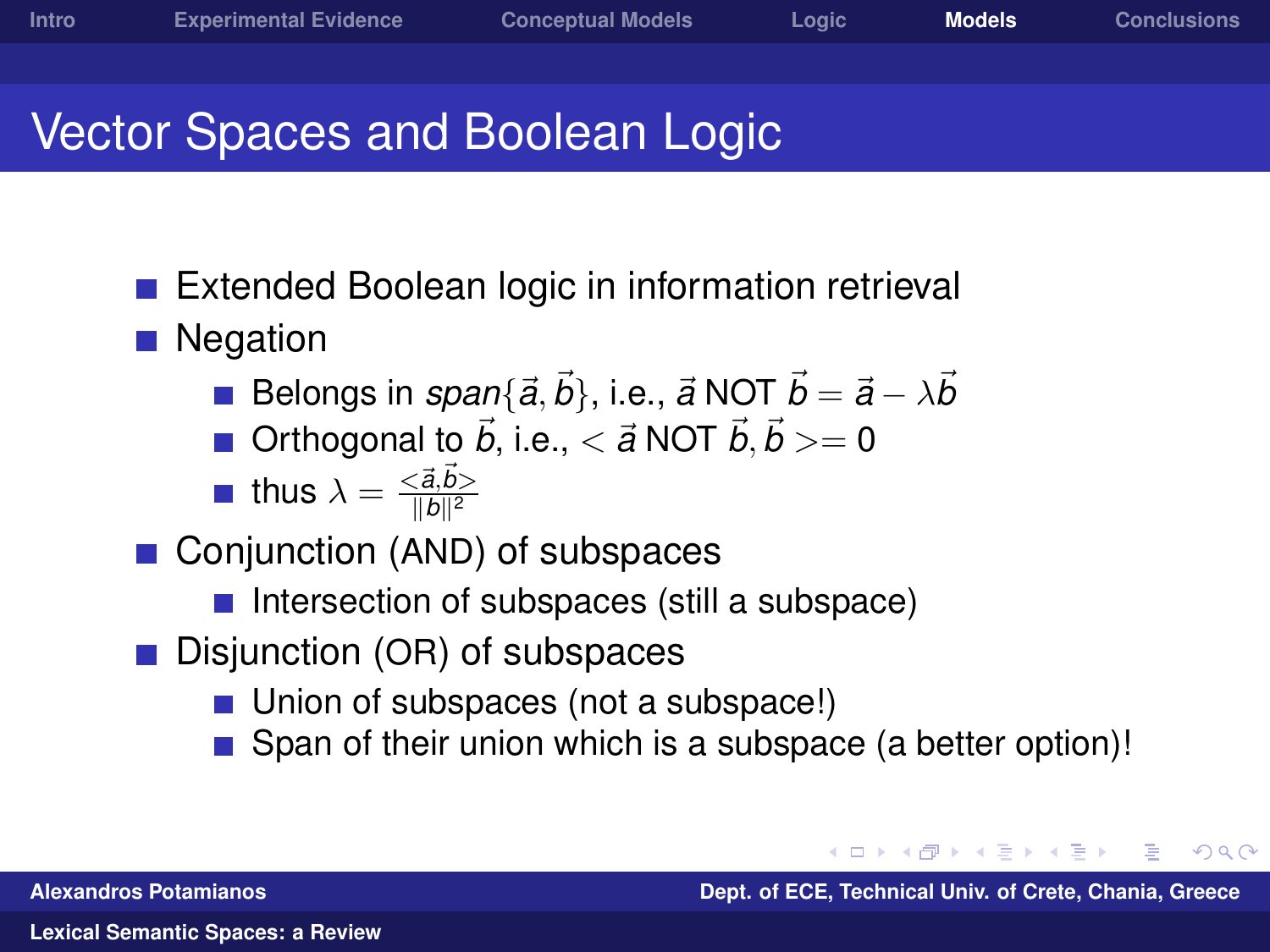### Distributed Semantic Models (DSMs)

- Vector space models of contextual lexical similarity vectors
- Similarity metric is cosine similarity (norm. inner product)
	- Relation to Euclidean distance:  $d_{\mathcal{E}}^2(a, b) = 2 2 < a, b > 0$ (for normalized vectors)
- Inherently thousands of dimensions: 3K-100K
- Use various techniques: PCA, non-negative matrix factorization to reduce to 30-300 dimensions
- Compositional semantics, e.g., adj-noun pairs
	- $\blacksquare$  linear operators (matrices) of adj. operating on noun
- Computationally useful, cognitively unnatural (induction?)
- Our proposal: Neighborhood-based DSMs
	- Hierarchical organization of low-dim spaces

**Alexandros Potamianos Dept. of ECE, Technical Univ. of Crete, Chania, Greece**

4 三 日

つくへ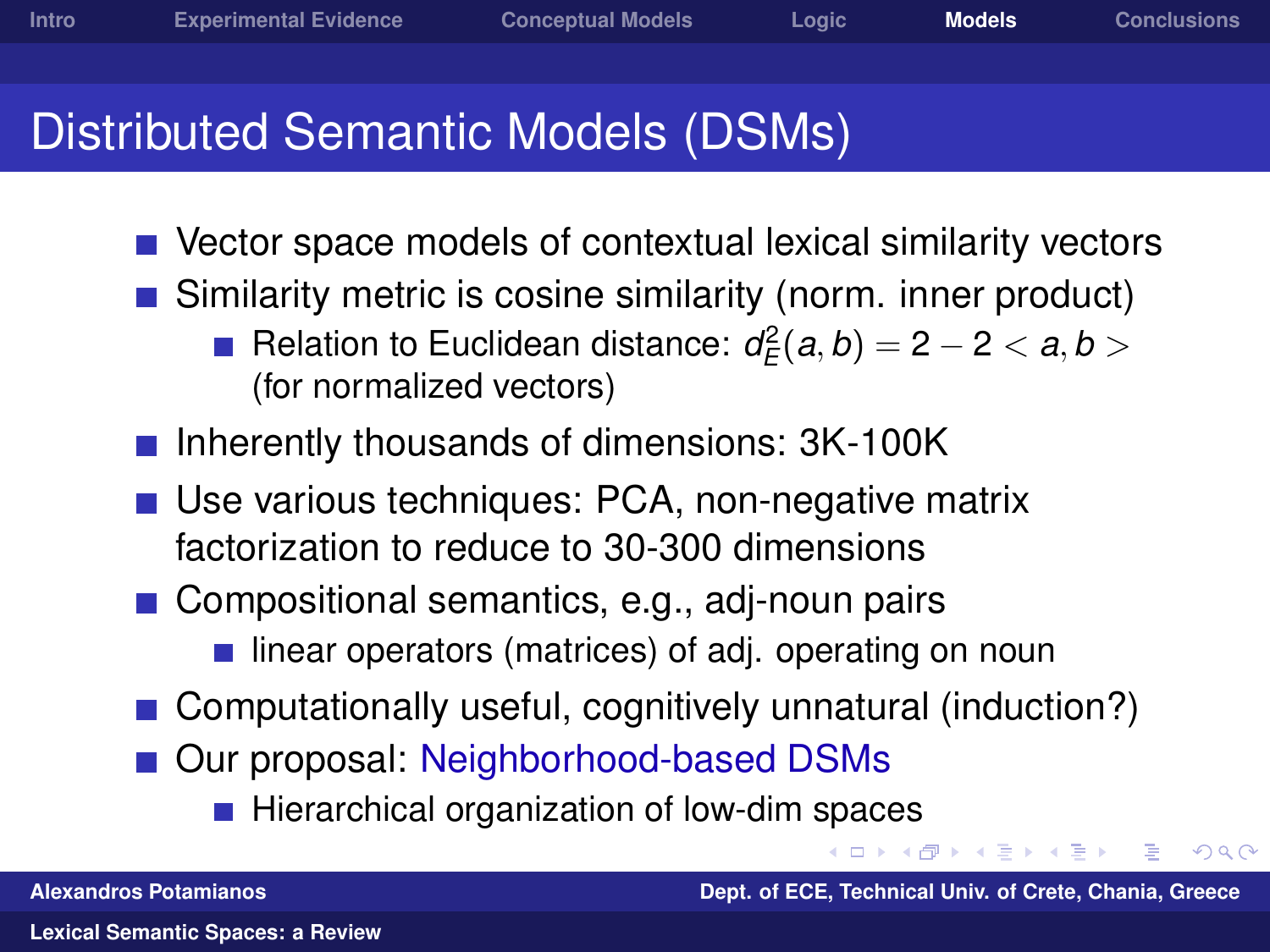#### Lattices and Formal Concept Analysis

#### ■ Ordered sets:

- **r** reflexivity:  $x \prec x$
- antisymmetry:  $x \preceq y$  and  $y \preceq x$  implies  $x = y$
- $\blacksquare$  transitivity: ix  $\prec$  y and  $y \prec x$  implies  $x \prec z$
- **Define operators** 
	- **Join: least upper bound**
	- **Meet: greatest lower bound**
- Lattice: ordered set with a unique join and meet
- Containment relation  $\subset$  forms a lattice for (some) sets with
	- Join operator being the set union ∪
	- Meet operator being the set intersection ∩
- Add negation
- Quantum logic as lattices

 $209$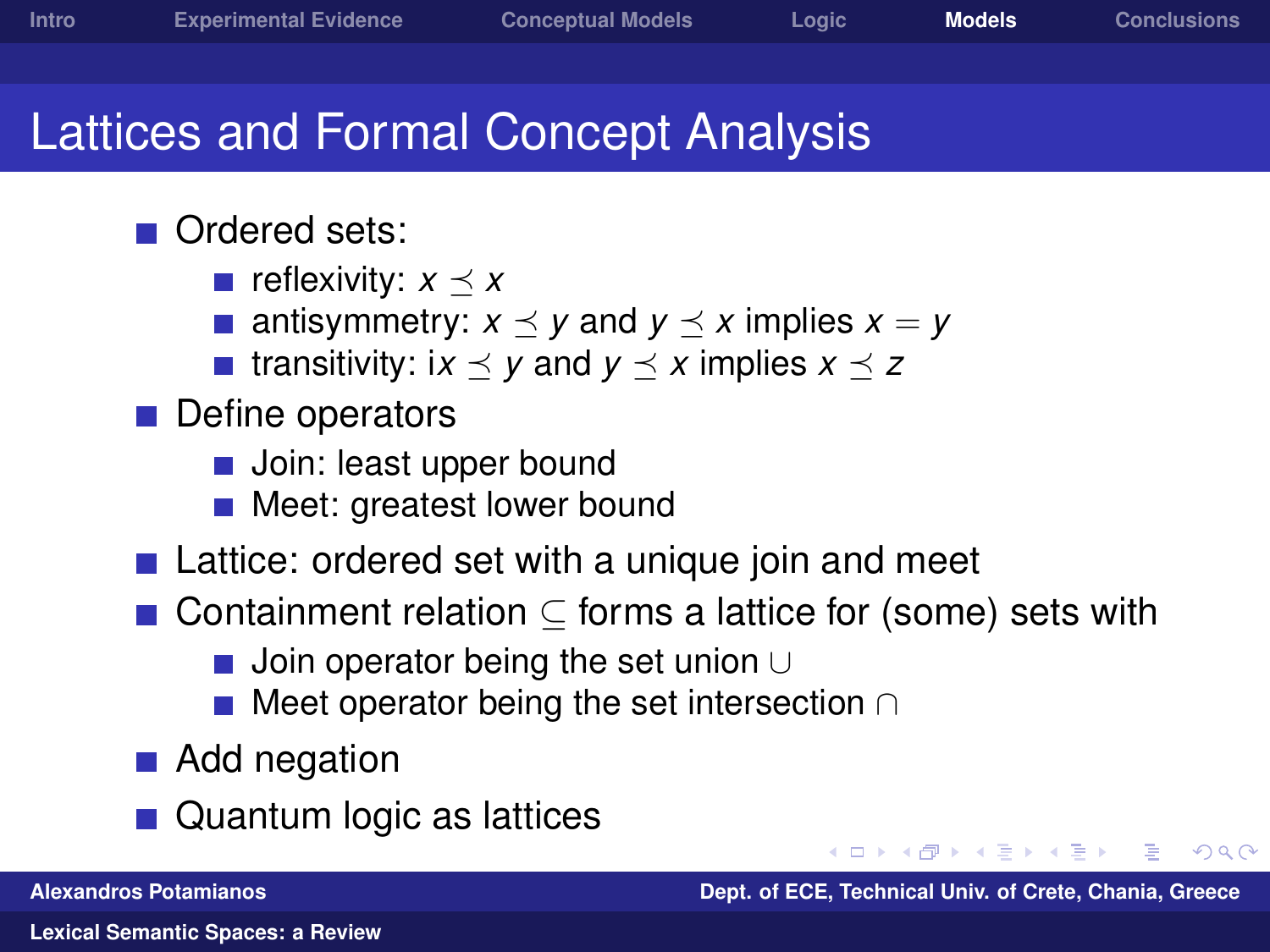## Conceptual Spaces

#### [Gardenfors 2000]

- **1** Meaning is a conceptual structure in cognitive systems
- **2** Conceptual structures are embodied (perceptual)
- **3** Semantic elements generated from geometric/topological structures
- **4** Cognitive models are image-schematic (not propositional), transferred via metaphoric/methonymic operations
- **5** Semantics is primary to syntax (not the other way around)
- **6** Concepts show prototype effects

医毛毛 化三甲

 $\Omega$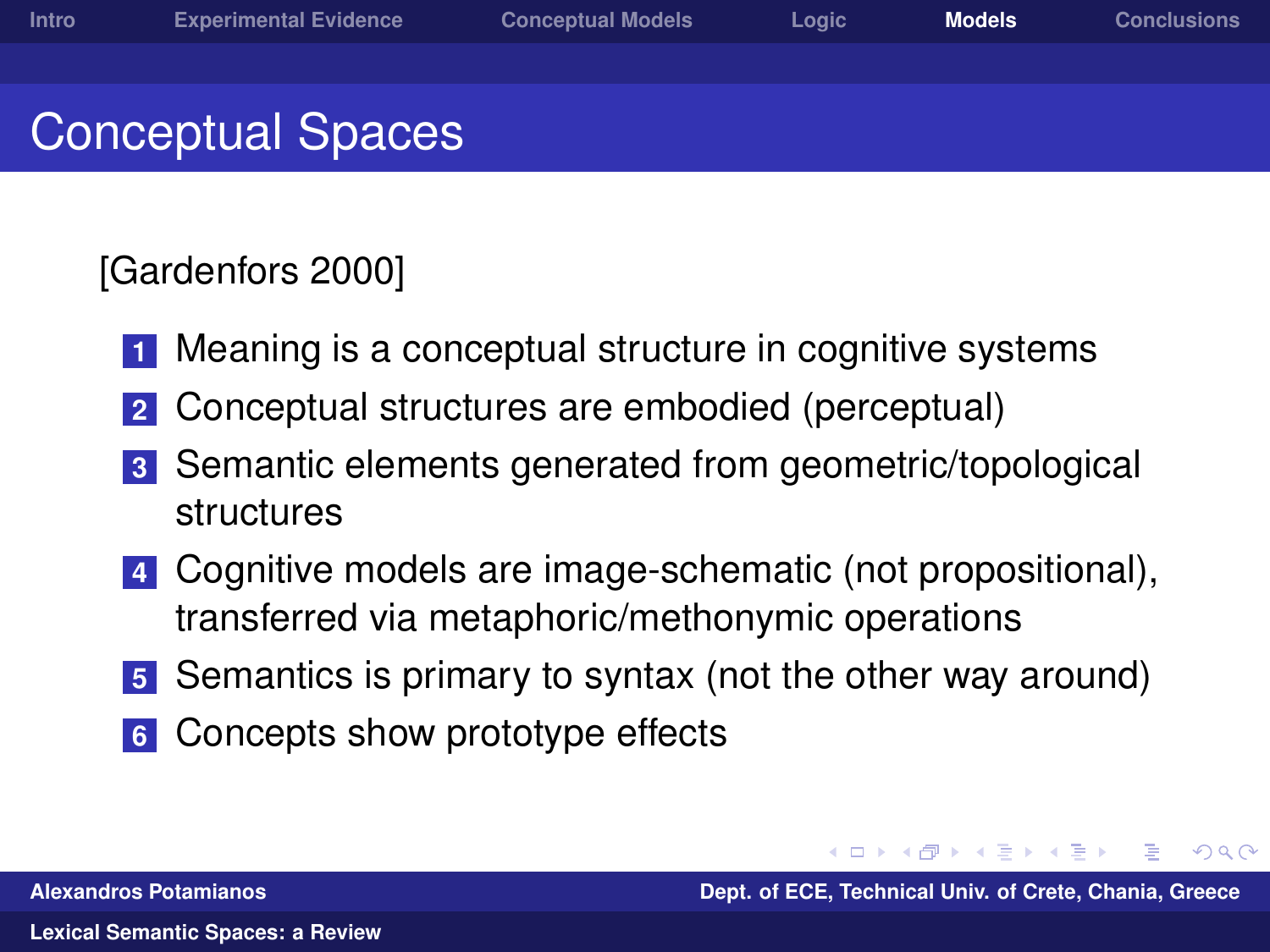#### Our Work [losif, Athanasopoulou, Potamianos]

- Neighborhood-based VSMs are consistent with
	- Two-tier architecture (connectionist and conceptual)
	- Account for asymmetry and triangle inequality violations
	- Account for category typically and priming effects
	- Perform very-well for semantic similarity tasks (both at the word-level and for noun-noun combinations)
- $\blacksquare$  Hidden set multi-dimensional scaling
	- Assume that words are union of word senses (concepts)
	- **Assume common sense set distance**
	- Show that semantic spaces are only locally metric (due to word senses)
	- Split word into senses automatically to maximize metricity
	- Operate on neighborhoods rather than globally
	- Missing glue: how to combine conceptual subspaces

 $\Omega$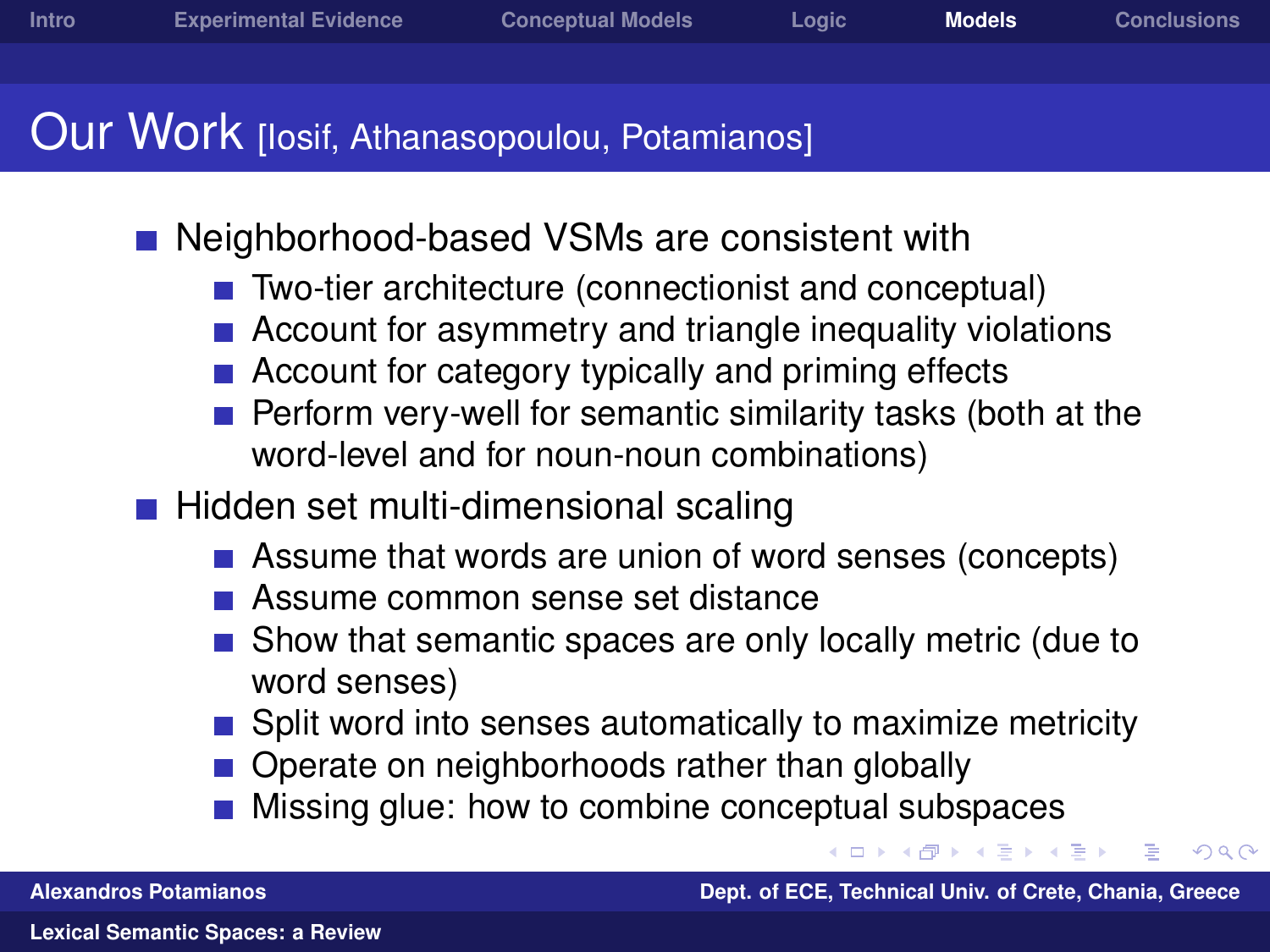- Missing link between propositional and connectivist approach
- Structure and good geometrical properties needed
- Structure could be learned automatically
	- **Attractors in neural net**
	- Topologically constrained NN
	- Deep learning in NN
- Language can be codified as sub-spaces, operators and transformation in conceptual spaces
- Cognitive linguistics, cognitive logic, pre-metric spaces ...

**Alexandros Potamianos Dept. of ECE, Technical Univ. of Crete, Chania, Greece**

<span id="page-26-0"></span> $\Omega$